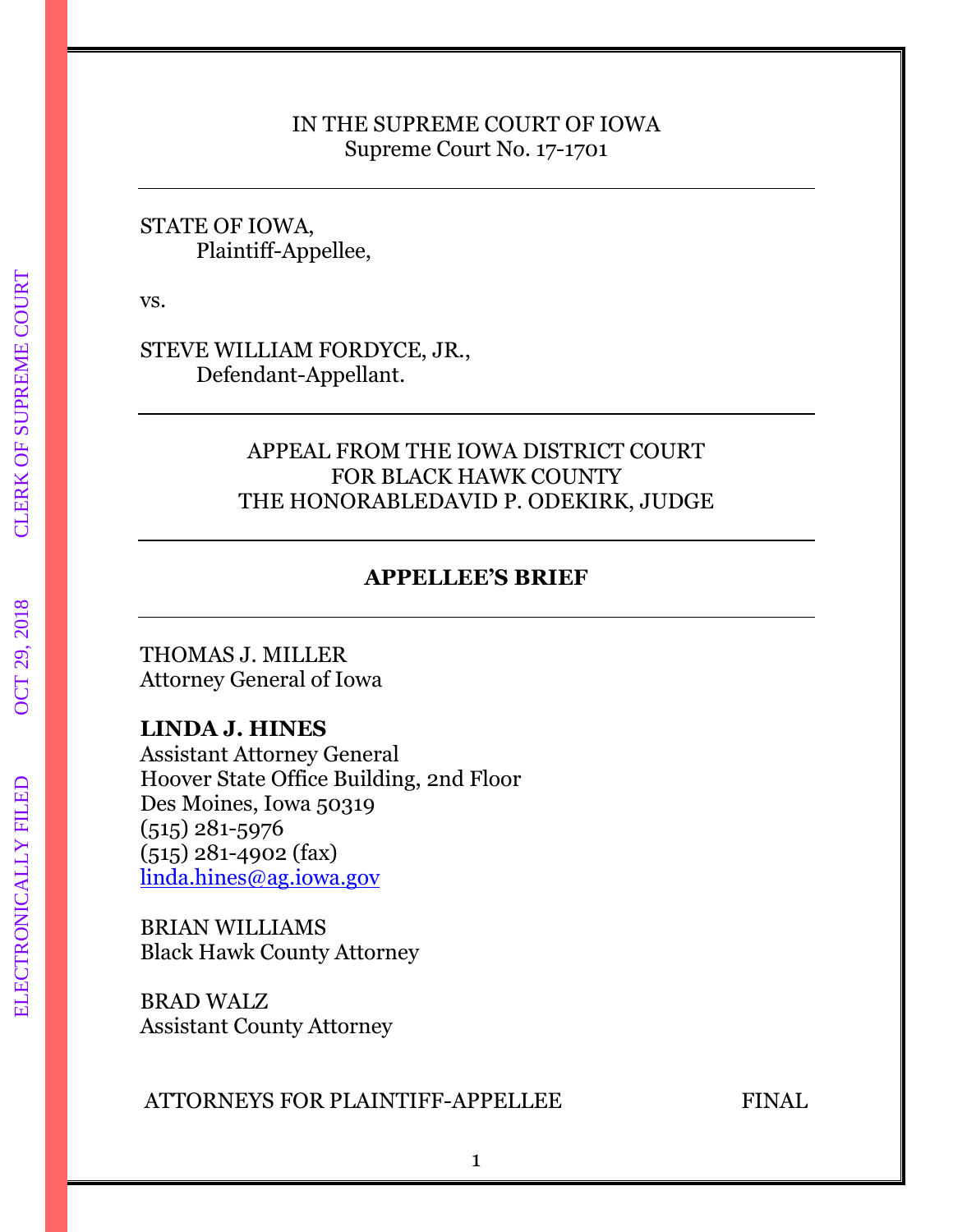# **TABLE OF CONTENTS**

| STATEMENT OF THE ISSUES PRESENTED FOR REVIEW  5                                                                                    |
|------------------------------------------------------------------------------------------------------------------------------------|
|                                                                                                                                    |
|                                                                                                                                    |
|                                                                                                                                    |
| I. The State Proved Beyond a Reasonable Doubt that<br>Fordyce Did Not Act in Self-Defense 12                                       |
| A. The State Disproved Fordyce's Justification Defense Beyond                                                                      |
| The District Court Did Not Err or Violate Fordyce's Due<br><b>B.</b><br>Process Rights When it Denied His Request to Apply Amended |
| II. The District Court Did Not Violate Fordyce's Right to<br>Due Process by Returning a Verdict Almost One Year after              |
|                                                                                                                                    |
|                                                                                                                                    |
|                                                                                                                                    |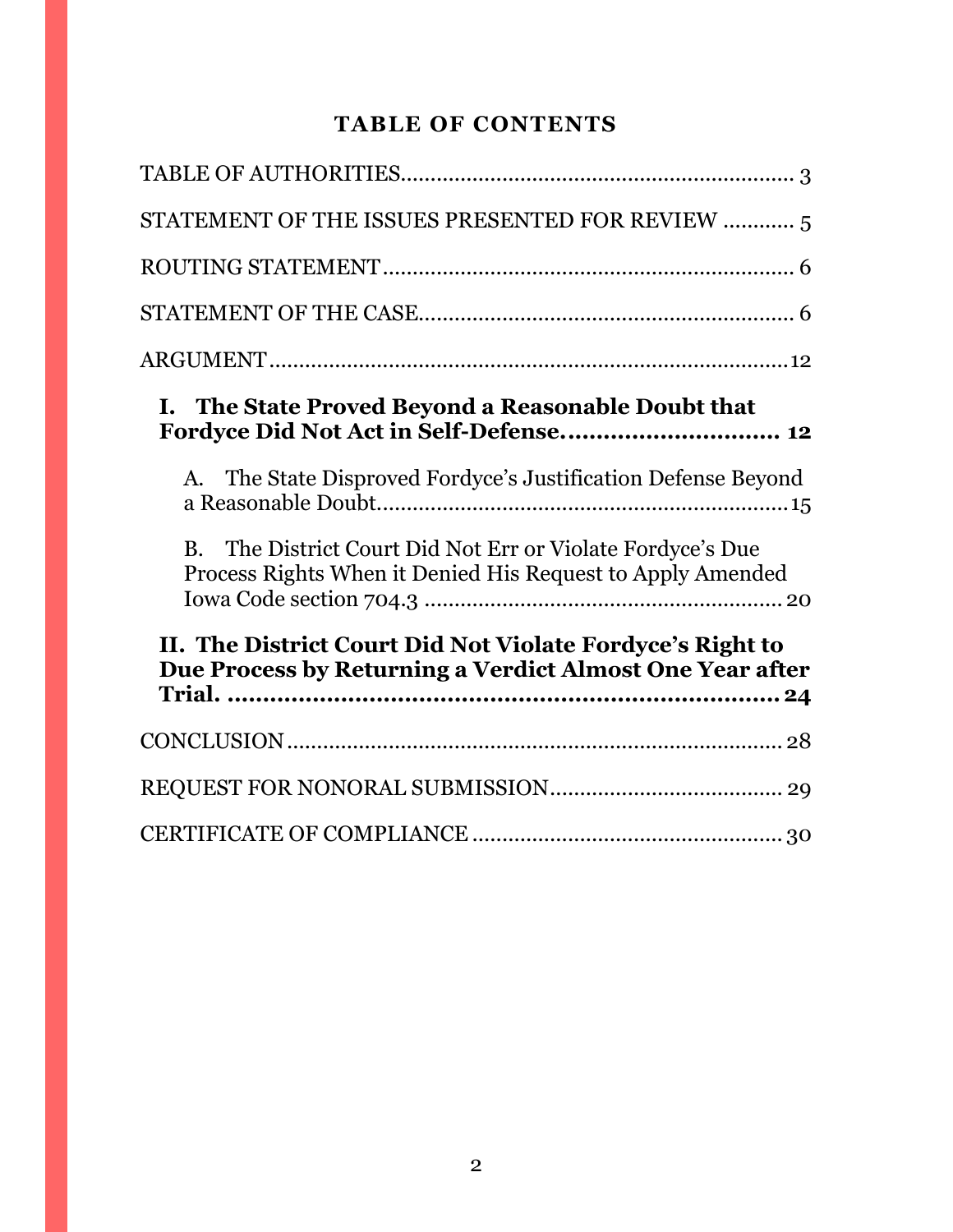# **TABLE OF AUTHORITIES**

<span id="page-2-0"></span>

| <b>Federal Case</b>                                            |
|----------------------------------------------------------------|
|                                                                |
| <b>State Cases</b>                                             |
| Clayton v. Iowa Dist. Court for Scott Cty., 907 N.W.2d 824     |
|                                                                |
|                                                                |
| Racing Ass'n of Cent. Iowa v. Fitzgerald, 675 N.W.2d 1         |
| State ex rel. Abrogast v. Mohn, 260 S.E.2d 820 (W.Va. 1979) 22 |
|                                                                |
|                                                                |
| State v. Coleman, 907 N.W.2d 124 (Iowa 2018) 14                |
|                                                                |
| State v. Harrison, 914 N.W.2d 178 (Iowa 2018)  22              |
|                                                                |
|                                                                |
| State v. McPhillips, 580 N.W.2d 748 (Iowa 1998)14              |
| State v. Robinson, 288 N.W.2d 337 (Iowa 1980)14                |
|                                                                |
|                                                                |
| <b>Federal Statutes</b>                                        |

|--|--|--|--|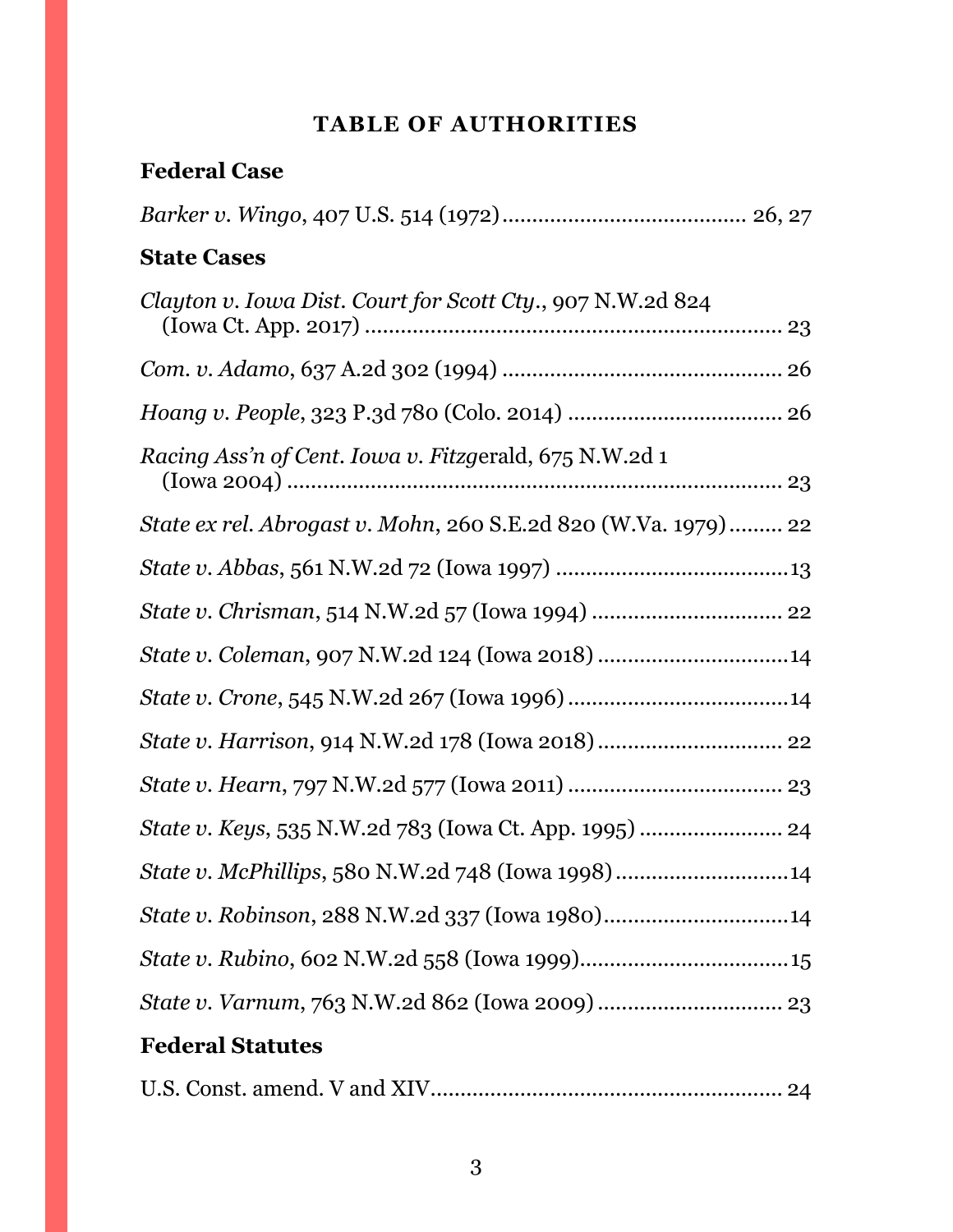# **State Statutes**

| <b>State Rules</b>       |
|--------------------------|
|                          |
|                          |
| <b>Other Authorities</b> |
|                          |
|                          |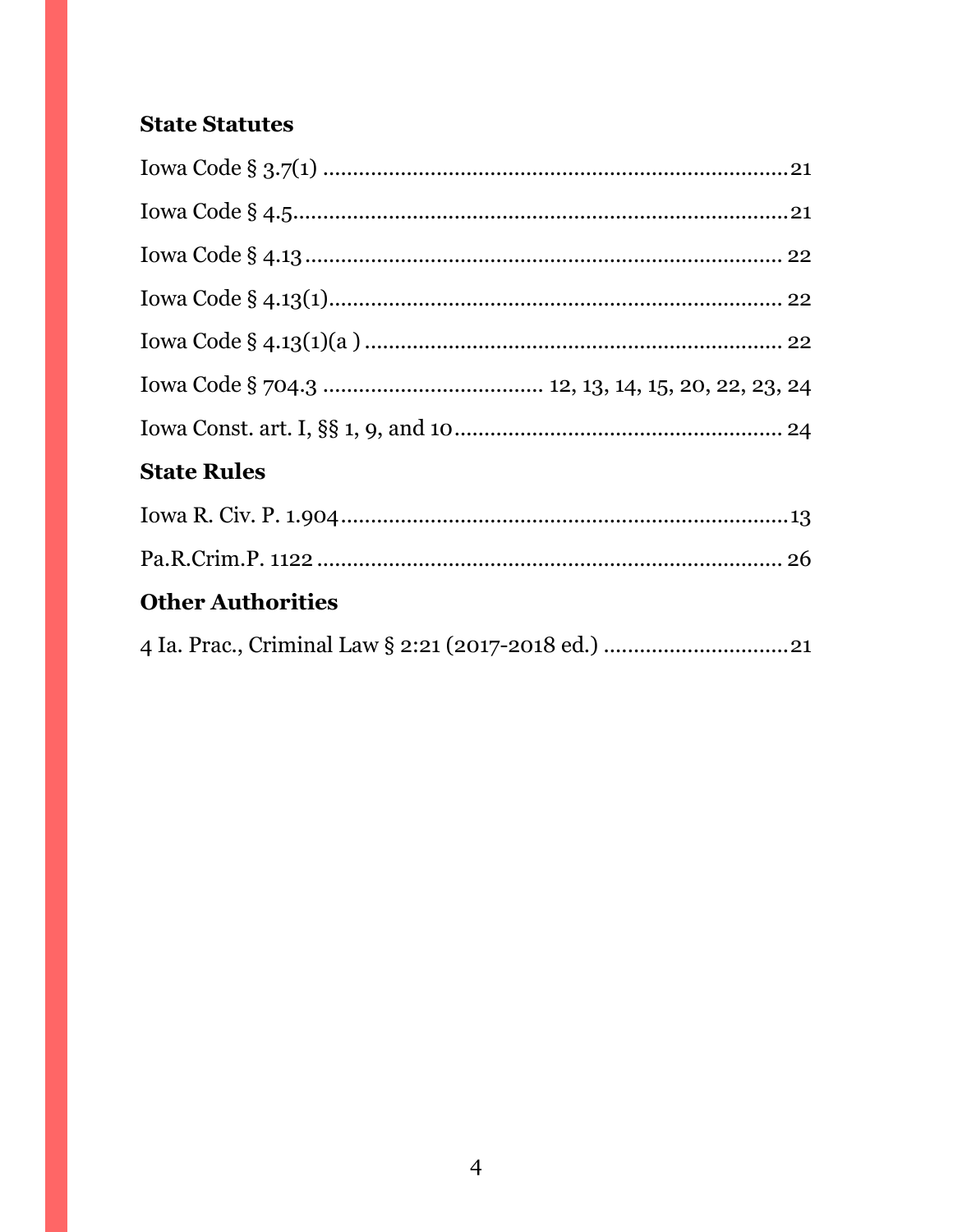### <span id="page-4-0"></span>**STATEMENT OF THE ISSUES PRESENTED FOR REVIEW**

### **I. The State Proved Beyond a Reasonable Doubt that Fordyce Did Not Act in Self-Defense.**

*Clayton v. Iowa Dist. Court for Scott Cty*., 907 N.W.2d 824 (Iowa Ct. App. 2017) *Racing Ass'n of Cent. Iowa v. Fitzg*erald, 675 N.W.2d 1 (Iowa 2004) *State ex rel. Abrogast v. Mohn*, 260 S.E.2d 820 (W.Va. 1979) *State v. Abbas*, 561 N.W.2d 72 (Iowa 1997) *State v. Chrisman*, 514 N.W.2d 57 (Iowa 1994) *State v. Coleman*, 907 N.W.2d 124 (Iowa 2018) *State v. Crone*, 545 N.W.2d 267 (Iowa 1996) *State v. Harrison*, 914 N.W.2d 178 (Iowa 2018) *State v. Hearn*, 797 N.W.2d 577 (Iowa 2011) *State v. McPhillips*, 580 N.W.2d 748 (Iowa 1998) *State v. Robinson*, 288 N.W.2d 337 (Iowa 1980) *State v. Rubino*, 602 N.W.2d 558 (Iowa 1999) *State v. Varnum*, 763 N.W.2d 862 (Iowa 2009) Iowa Code § 4.13(1) Iowa Code § 4.5 Iowa Code § 704.3 Iowa Code § 3.7(1) Iowa Code § 4.13(1)(a ) Iowa Code § 4.13 Iowa R. Civ. P. 1.904 4 Ia. Prac., Criminal Law § 2:21 (2017-2018 ed.)

## **II. The District Court Did Not Violate Fordyce's Right to Due Process by Returning a Verdict Almost One Year after Trial.**

*Barker v. Wingo*, 407 U.S. 514 (1972) *Com. v. Adamo*, 637 A.2d 302 (1994) *Hoang v. People*, 323 P.3d 780 (Colo. 2014) *State v. Keys*, 535 N.W.2d 783 (Iowa Ct. App. 1995) U.S. Const. amend. V and XIV Iowa Const. art. I, §§ 1, 9, and 10 Pa.R.Crim.P. 1122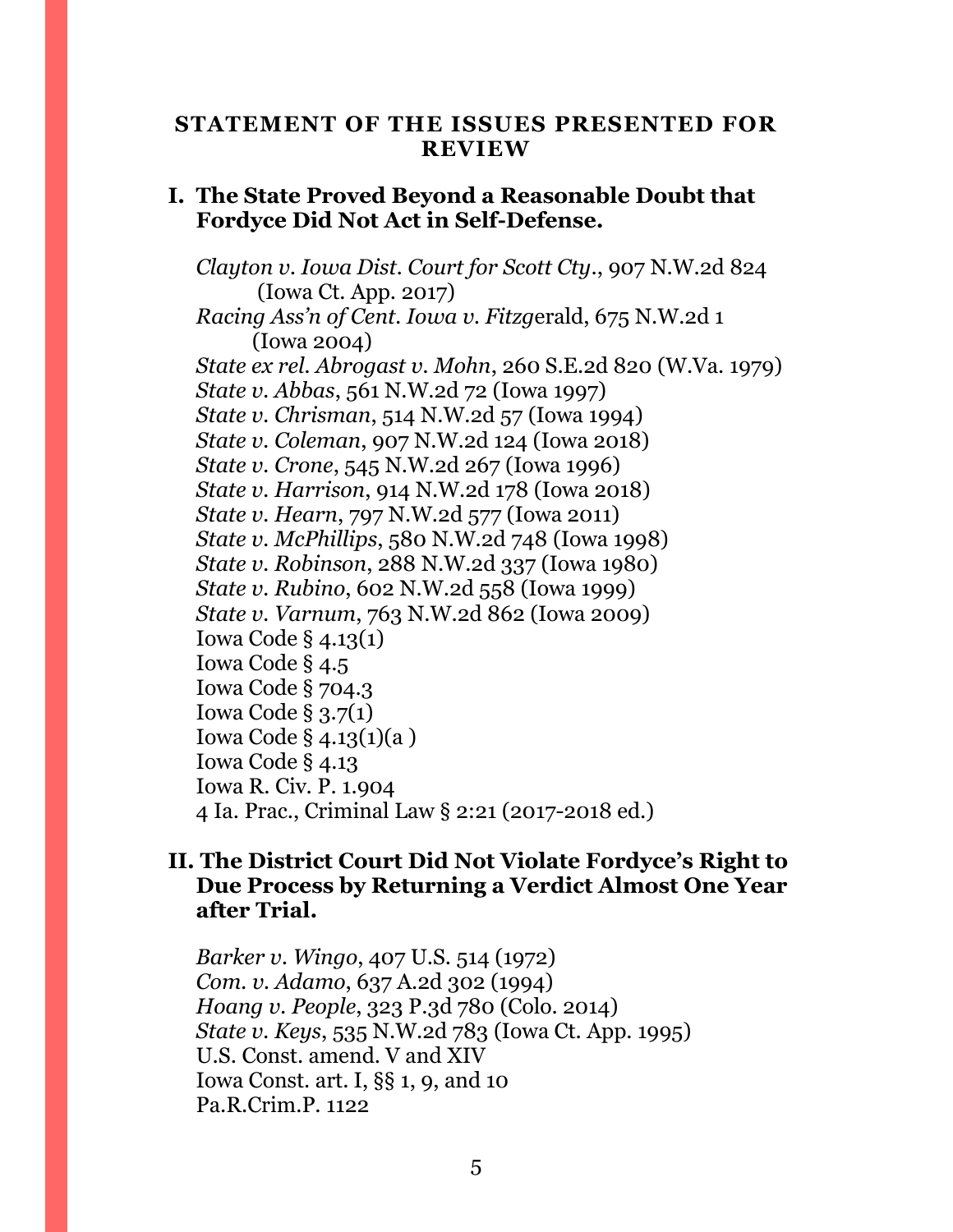#### **ROUTING STATEMENT**

<span id="page-5-0"></span>This case can be decided based on existing legal principles. Transfer to the Court of Appeals would be appropriate. Iowa R. App. P. 6.1101(3).

### **STATEMENT OF THE CASE**

### <span id="page-5-1"></span>**Nature of the Case**

The defendant, Steve Fordyce, appeals the judgment and sentence entered upon his conviction of voluntary manslaughter in violation of Iowa Code section 707.4. He argues: (1) the State failed to disprove his justification defense beyond a reasonable doubt; (2) the district court erred by not applying amended Iowa Code chapter 704 in this case, and (3) his due process rights were violated by the length of time between his trial and the district court's verdict.

## **Course of Proceedings**

The State accepts Fordyce's course of proceedings as adequate and essentially correct. Iowa R. App. P. 6.903(3).

#### **Facts**

The shooting death of forty-three-year old Donald Harrington on August 14, 2015, was the tragic and needless result of ongoing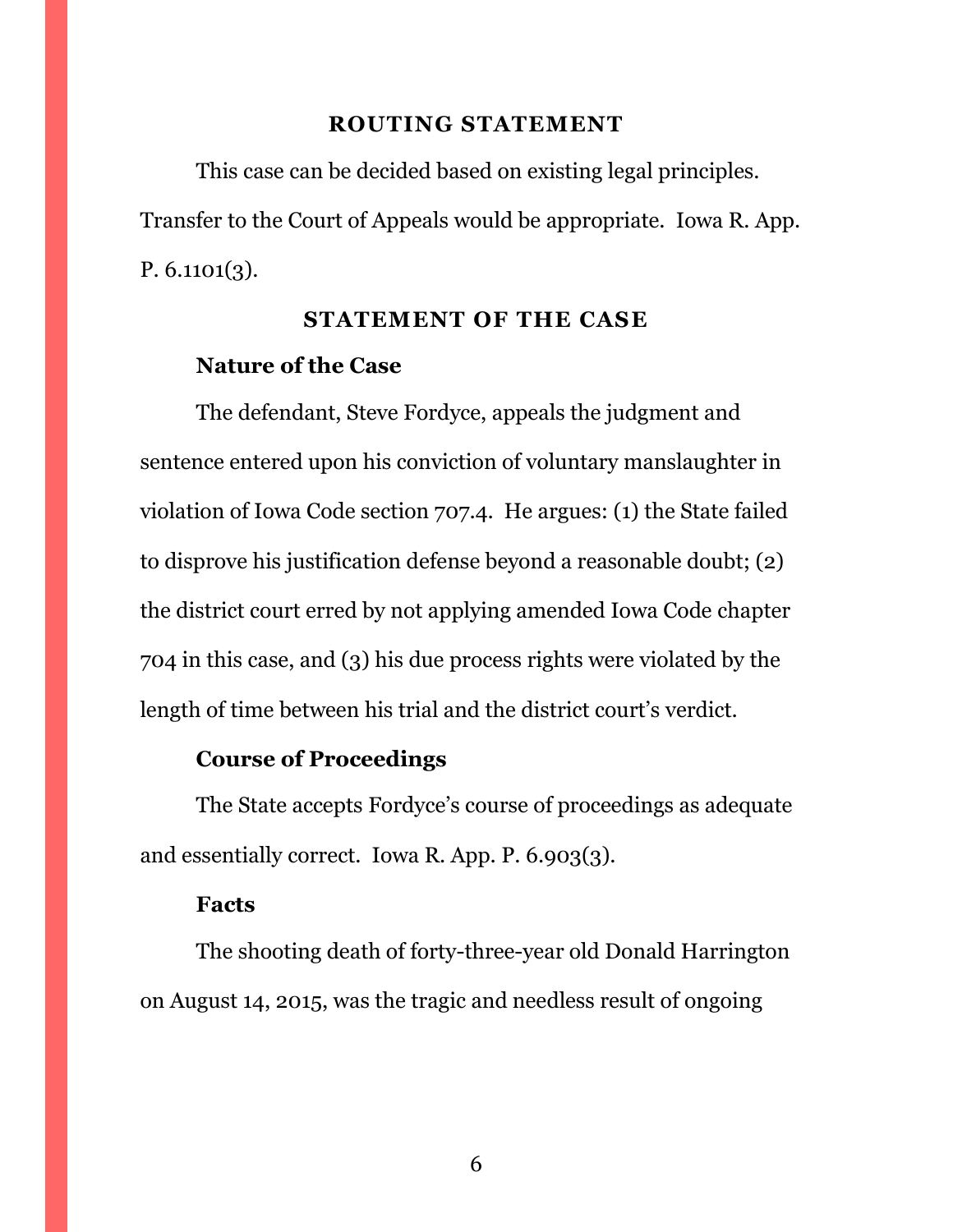hostility<sup>1</sup> between neighbors. Samantha Harrington, Donald's estranged wife, lived on West Locust Street in Waterloo, Iowa. Trial Tr. (8-2-2016) p. 56, lines 20-21. Nikki, Fordyce's sister, resided on the corner of West First Street and Locust Street, which was adjacent to Samantha's property. Trial Tr. (8-2-2016) p. 27, lines 6-7, p. 61, lines 7-9, 25-p. 62, line 1, p. 66, lines 11-16, State's Exhibits B-1, B-2 and C.

At approximately 7:00 p.m., Donald arrived to visit Samantha. He asked Samantha who drove the red truck parked in Nikki's driveway next door. Trial Tr. (8-2-2016) p. 27, lines 10-19, p. 57, line 11-p. 58, line 3, p. 58, line 12-p. 59, line 1, p. 60, lines 1-6. Samantha told him it belonged to Fordyce. Trial Tr. (8-2-2016) p. 59, line 7-9, p. 60, line 17-p. 62, line 1, lines 21-25, p. 66, lines 11-22.

Donald explained to Samantha that he had seen Fordyce pick up his kids and had them throw garbage over the fence onto Samantha's property. Trial Tr. (8-2-2016) p. 62, lines 6-9, p. 63, lines 4-9. Because Donald was upset, Samantha moved them toward the chairs on the porch and they sat down. Trial Tr. (8-2-2016) p. 62,

<sup>1</sup> In Fordyce's police interview, he explained the animosity was due to Nikki and Samantha both having a sexual relationship with the same man. State's Exhibit H.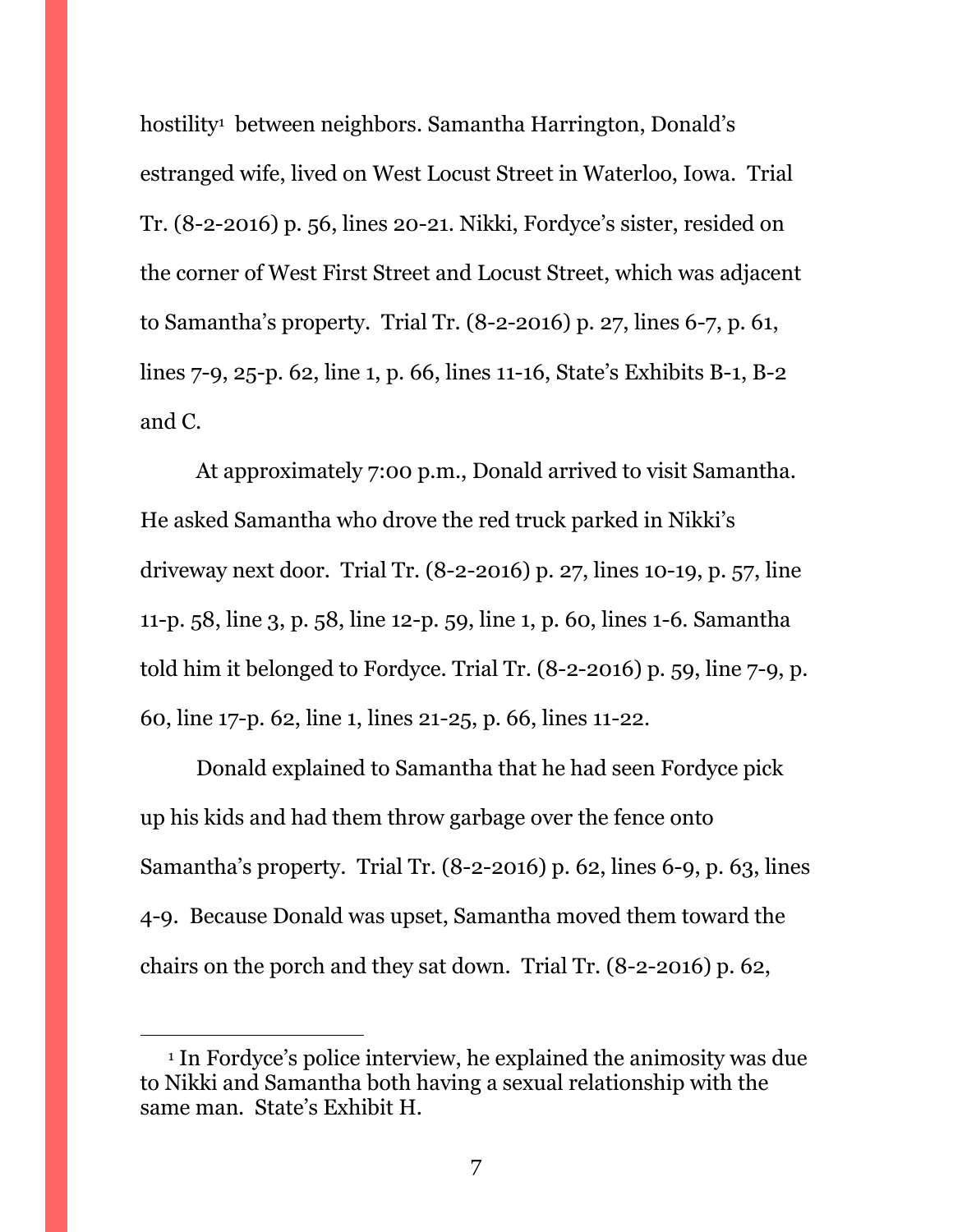lines 19- 24, p. 63, lines 10-18. The couple began talking about a job interview and their relationship. Trial Tr. (8-2-2016) p. 65, lines 1-9.

When a short time later Fordyce backed up out of the Nikki's driveway, Donald gave him the finger. Trial Tr. (8-2-2016) p. 65, line 22-p. 66, line 15. Fordyce immediately stopped his truck. Trial Tr. (8-2-2016) p. 66, lines 16-21. Donald lumbered toward it and tried to open the truck door; it was locked*. <sup>2</sup>* Trial Tr. (8-2-2016) p. 68, lines 5- 14. Fordyce drove away*,* did a U-turn, and parked in front of Nikki's house. Trial Tr. (8-2-2016) p. 70, line 19-p. 71, line 1, p.73, line 20-p. 74, line 8.

Meanwhile, Samantha and Donald returned to her front porch and sat down again. Trial Tr. (8-2-2016) p. 74, lines 12-18. Samantha feared there may be trouble and told Donald to call his brother.3 Trial Tr. (8-2-2016) p. 77, line 24-p. 78, line 10. Around this time,

<sup>2</sup> Samantha testified that she saw Fordyce brandish a gun, get out of his truck and start to walk around it. Trial Tr. (8-2-2016) p. 68, lines 15-18, 24-25. p. 69, line 15-p. 70, line 18. However, the district court specifically found this portion of her testimony incredible. Order (8-29-2017); Conf. App. 18.

<sup>3</sup> As it happened, Donald did phone his brother, John. Trial Tr. 26, line 8-p. 27, line 7. Although John did not realize the call had been made until later, the call did connect and the sound of the altercation was recorded on his phone. State's Exhibit D-2, Trial Tr. (8-2-2016) p. 39, line 9-p. 40, line 13.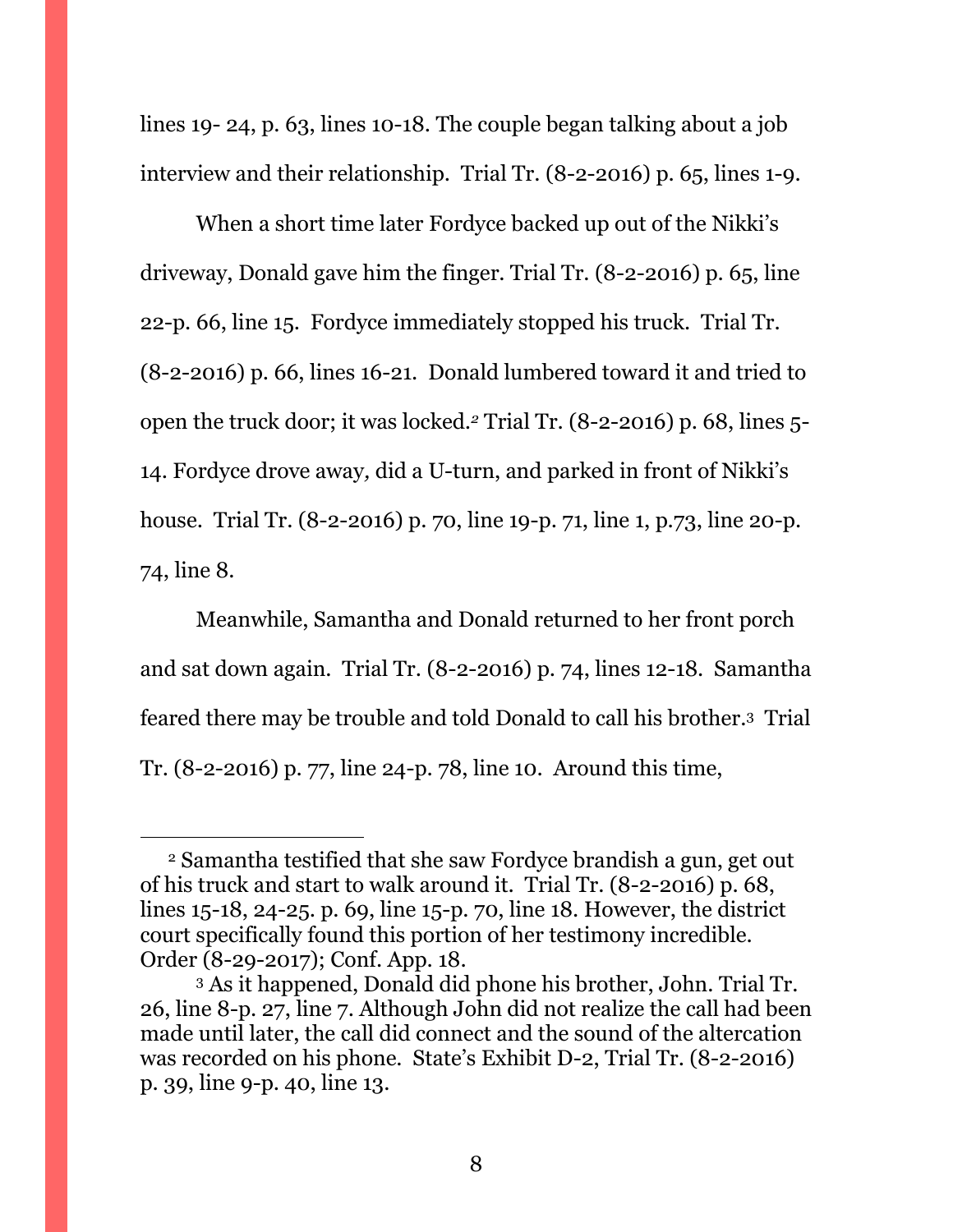Samantha saw Nikki, Katia Hoag, a Fordyce family friend, and Fordyce walking toward the property line. Trial Tr. (8-2-2016) p. 78, line 23-p. 79, line 16.

Donald rose and walked toward the steps. Trial Tr. p. 80, lines 2-14. Nikki argued with Samantha. Trial Tr. (8-2-2016) p. 80, line 20-p. 81, line 10. Donald walked down the steps. Trial Tr. (8-2-2016) p. 82, lines 13-18. Samantha then noticed that Fordyce had a gun. Trial Tr. (8-2-2016) p. 83, lines 1-16. Donald also noticed the gun and, with his hands outstretched to the side, questioned Fordyce, "Oh, you're gonna shoot me?" Trial Tr. (8-2-2016) p. 83, line 15-p. 84, line 13, p. 85, line 15-p. 86, line 11.

From a distance of approximately three to six feet, Fordyce shot Donald three or four times.<sup>4</sup> Trial Tr. (8-2-2016) p. 85, line 15-p. 86, line 1, State's Exhibit H. Donald fell to the ground. Trial Tr. (8-2- 2016) p. 88, lines 19-21. Fordyce then walked back to his truck, placed his gun in the glove compartment, and took his children inside Nikki's house. State's Exhibit H, Trial Tr. (8-2-2016) p. 92, lines 14- 17.

<sup>4</sup> Four cartridges were found on the scene; only three bullets were recovered. Trial Tr. (8-3-2017) p. 95, lines 12-17.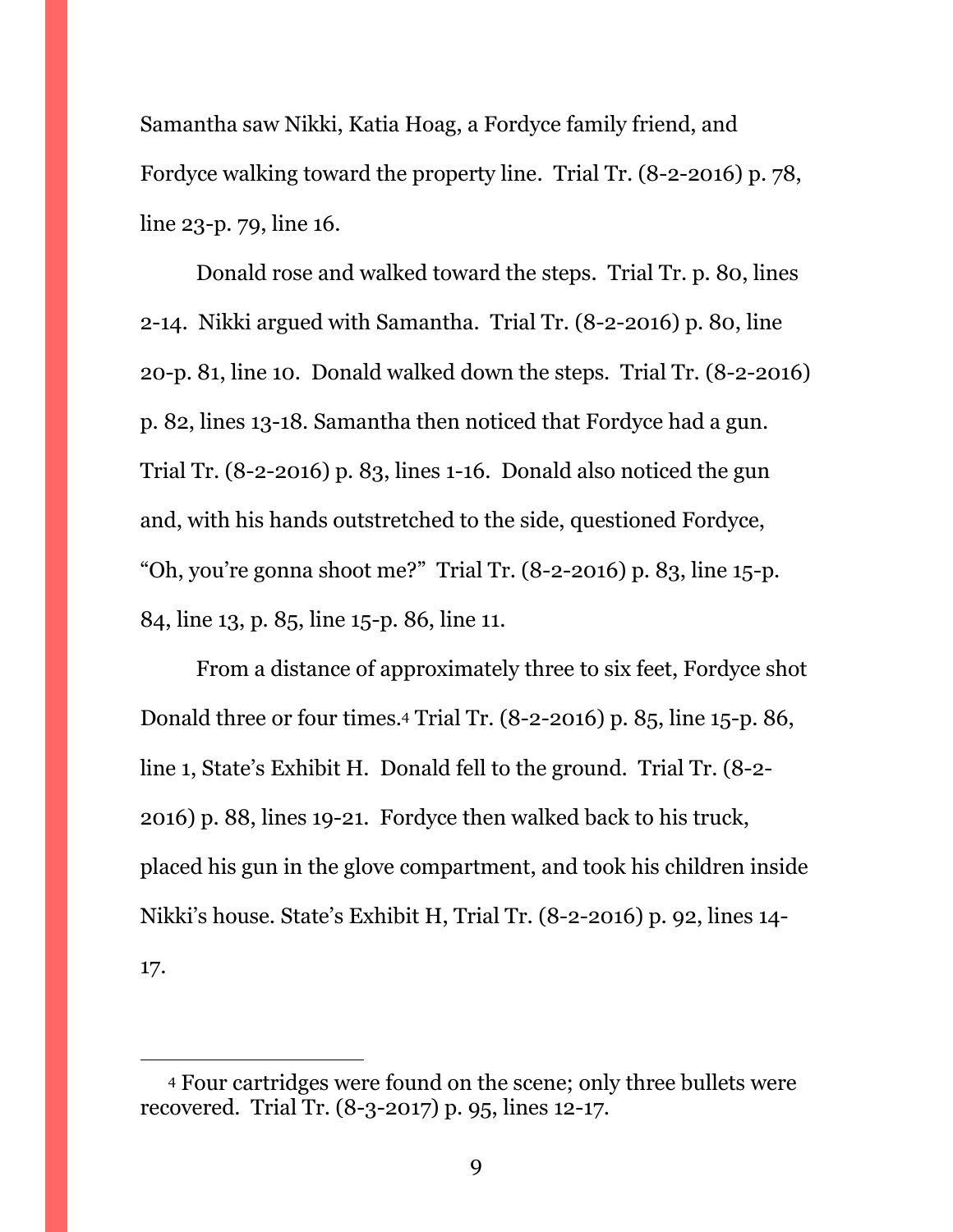On August 25, 2015, the State filed a trial information charging Fordyce with the first-degree murder of Donald Harrington. Trial Information; Conf. App. 5. Fordyce pleaded not guilty and filed notices of self-defense and defense of another. Written Arraignment and Plea of Not Guilty, Notice of Self Defense, Notice of Defense of Another; Conf. App. 7, 8.

On May 6, 2016, Fordyce waived his right to a jury trial. Waiver of Jury Trial; Conf. App. 9. On May 27, 2016, Fordyce waived his right to a speedy trial. Waiver of Speedy Trial; Conf. App. 10. A trial to the district court began on August 2, 2016, and, after recessing for a week, concluded on August 19, 2016. Order (8-29-2017) unnum. p. 1; Conf. App. 15.

 At trial, among other evidence, the State presented Fordyce's recorded police interview. State's Exhibit H. It also admitted the message that had been recorded on John Harrington's phone at the time of Donald's argument with Fordyce. State's Exhibit D-2. In the cell phone recording, Donald can be heard to say, "It's over with" and "Fucking kill you" and "Go ahead, go ahead do it[]." Trial Tr. (8-2- 2016) p. 43, lines 5-16, State's Exhibit D-2.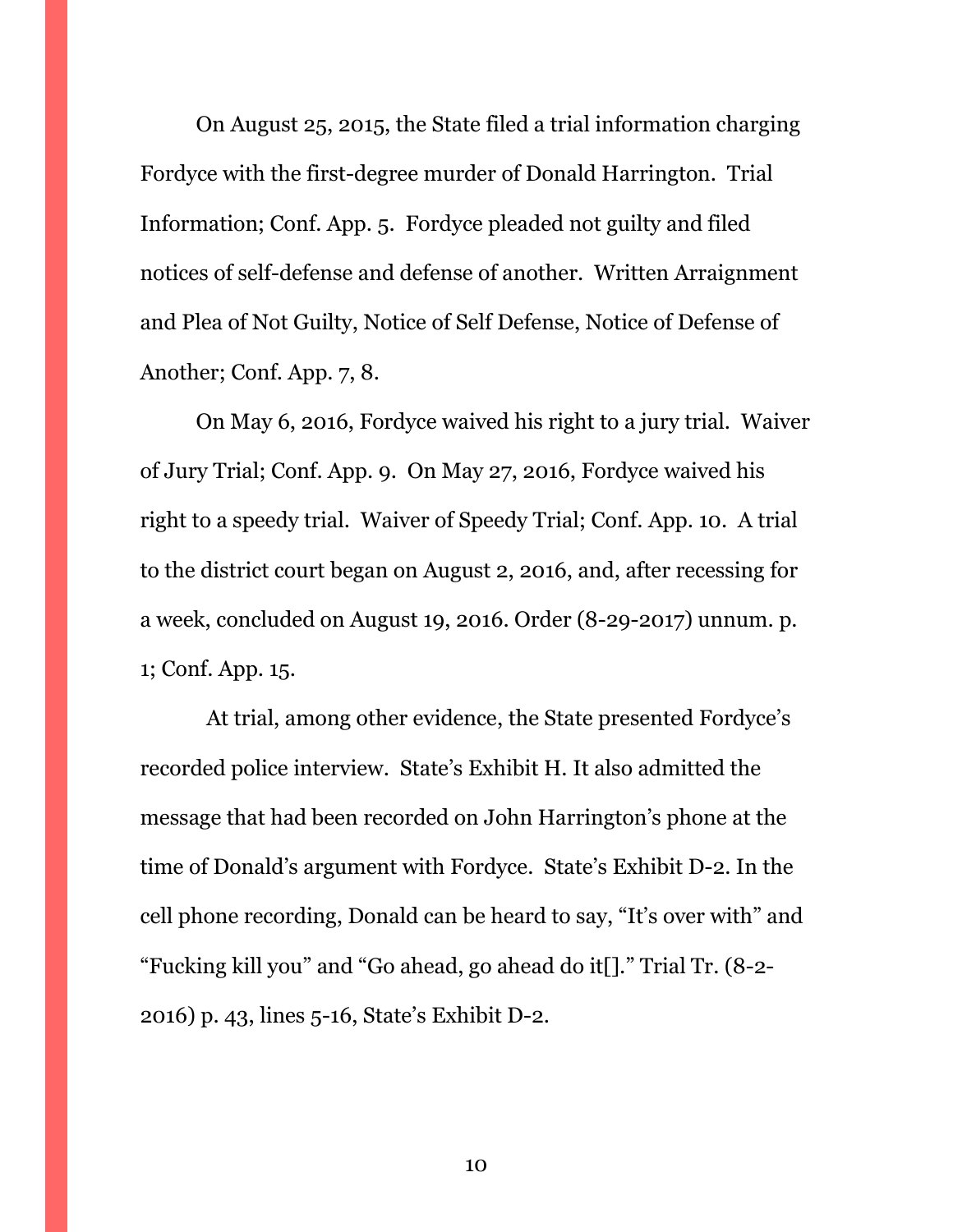Medical Examiner Julia Goodin performed Donald's autopsy and testified that his death was caused by gunshot wounds to his chest and upper extremity. Trial Tr. (8-5-2016) p. 17, line 23-p. 18, line 6, p. 21, line 23-p. 22, line 8, p. 28, lines 8-11. Dr. Goodin was able to determine that none of gun shots were made at close-range, that is, within three feet. Trial Tr.  $(8-5-2016)$  p. 22, line 15-p. 23, line 7. Donald's blood alcohol content was .068. Trial Tr. (8-5-2016) p. 26, lines 8-10. Dr. Goodin found no indication he was under the influence of any drugs. Trial Tr. (8-5-2016) p. 27, lines 2-10.

Firearms expert Carl Bessman testified that four cartridges were recovered from the scene. Trial Tr. (8-3-2017) p. 95, lines 12-17. Three bullets were examined and each was a hollow point, designed to inflict maximum damage. Trial Tr. (8-3-2017) p. 151, line 8-p. 152, line 20. Bessman also examined the gunshot residue on Donald's shirt and determined that one shot could have been fired from as close as two feet but that the other shots were fired from at least three feet away from Donald. Trial Tr. (8-3-2017) p. 144, line 19-p. 146, line 6.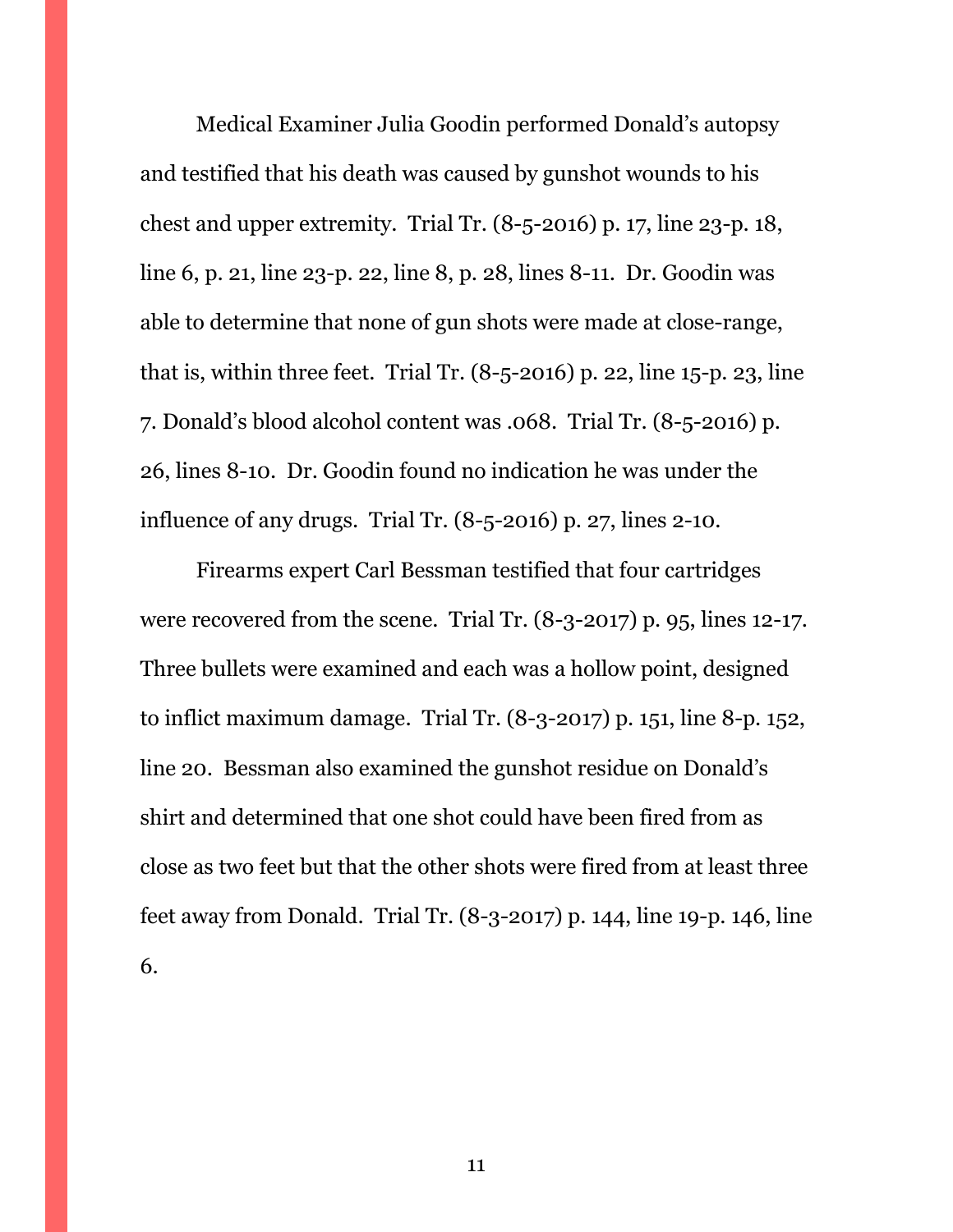On August 23, 2017, Fordyce filed a "Motion to Apply ICS 704 As Amended." Motion to Apply ICS 704 as Amended; Conf. App. 12. The State filed a resistance to the motion. State's Resistance.

On August 29, 2017, the district court found that Iowa Code section 704.3, as amended, effective July 1, 2017, did not apply retroactively. Order (8-29-2017), unnum. p. 8; Conf. App. 23. Further, it found Fordyce guilty of voluntary manslaughter. Order (8- 29-2017), unnum. pp. 14-16; Conf. App. 30-31.

Fordyce was sentenced to a term of imprisonment not to exceed ten years. Sentencing Tr. p. 35, line 19-p. 36, line 5. The district court credited Fordyce with 804 days for time served in the Black Hawk County Jail. Orders (10-23-2017) (12-5-2017); Conf. App. 37, -.

Additional facts will be set forth below as relevant to the State's argument.

#### **ARGUMENT**

### <span id="page-11-1"></span><span id="page-11-0"></span>**I. The State Proved Beyond a Reasonable Doubt that Fordyce Did Not Act in Self-Defense.**

### **Preservation of Error**

Fordyce moved for a judgment of acquittal at the close of the State's case. Trial Tr. (8-5-2017) p. 46, line 1-p. 58, line 5. The district court reserved its ruling on the motion. Trial Tr. (8-5-2017) p. 64, line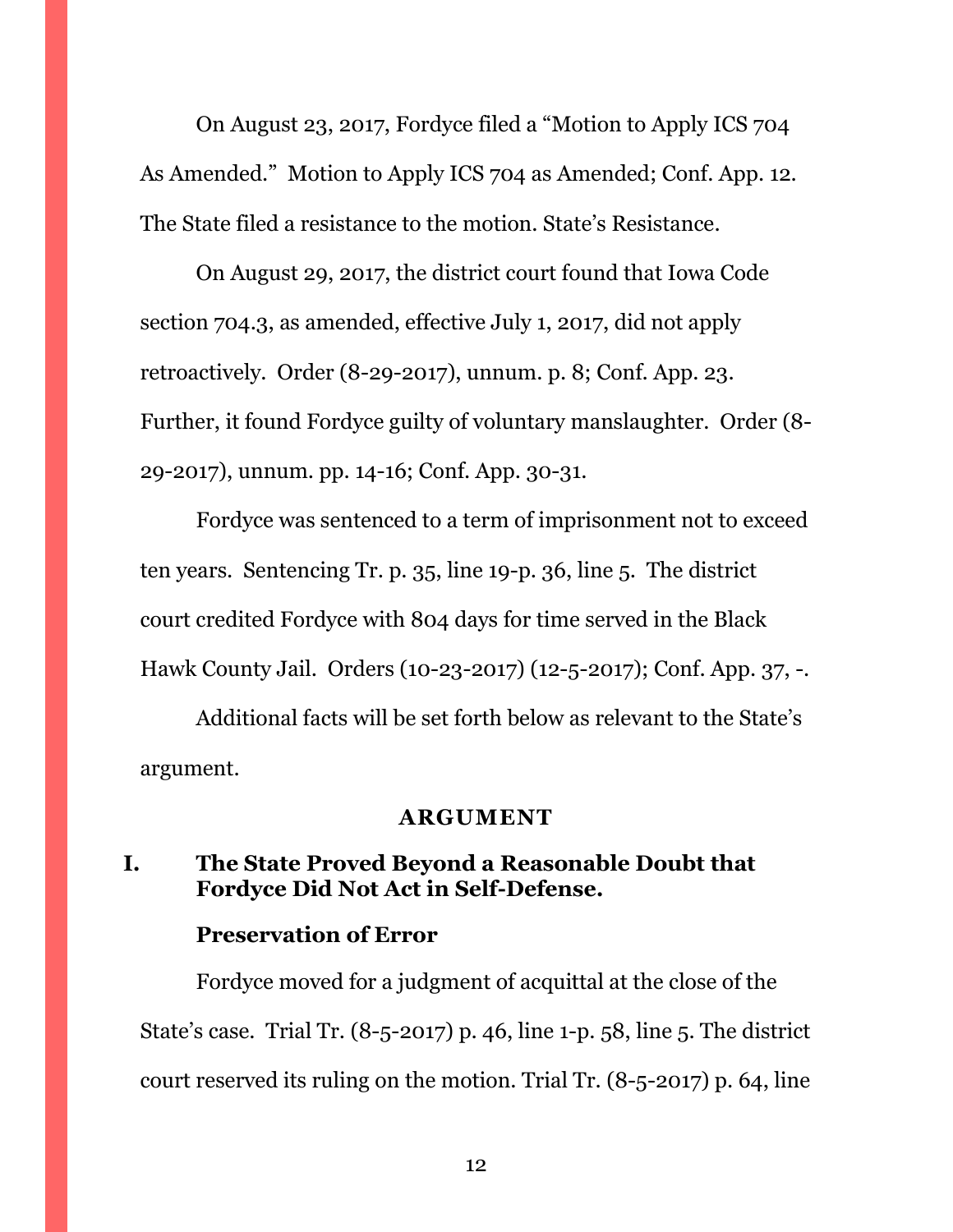15-19. The State agrees that Fordyce preserved error on the issue of whether the State disproved his defense by filing a motion prior to the district court's verdict. *See State v. Abbas*, 561 N.W.2d 72, 74 (Iowa 1997) (when "criminal case is tried to the court, a defendant may challenge the sufficiency of the evidence on appeal irrespective of whether a motion for judgment of acquittal was previously made").

The State also agrees that Fordyce generally preserved error on the issue of whether amended Iowa Code section 704.3 should apply to his case because he raised the issue in a post-trial motion and obtained the district court's ruling on it. Motion to Apply ICS 704 as Amended, Order (8-29-2017) unnum. pp. 9-10; Conf. App. 12, 23-24. Frankly, as a sufficiency-of-the-evidence question, if the statute applied to the case at hand the court would have a duty to consider it when entering its verdict. Further, although Fordyce did make an equal protection challenge in his post-trial motion, the district court's ruling does not specifically address this argument. Motion to Apply ICS 704 as Amended, Order (8-29-2017), unnum. p. 9; Conf. App. 12, 23. Because Fordyce did not file an Iowa Rule of Civil Procedure 1.904 motion to expand the district court's ruling, he has failed to preserve error on this particular argument.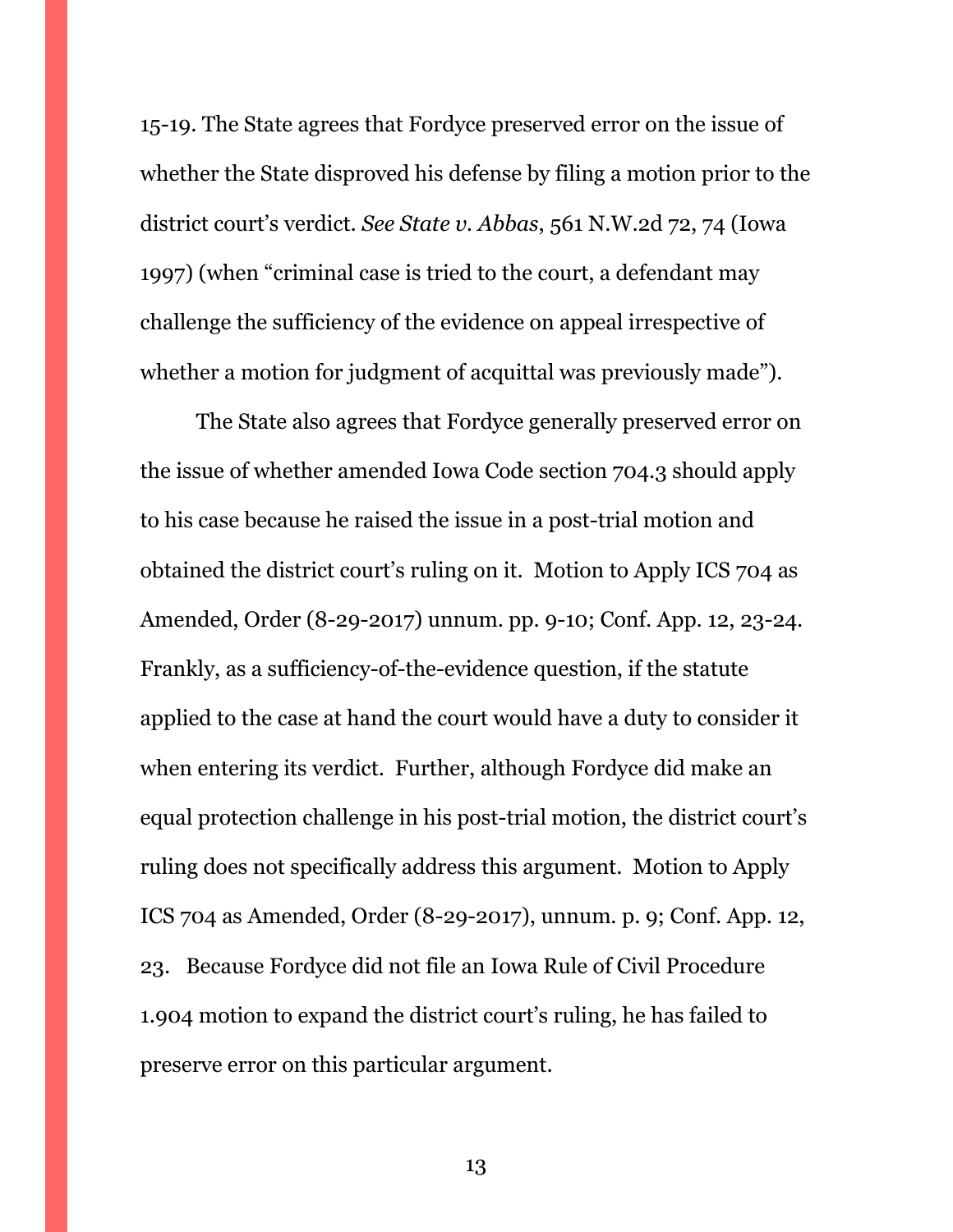### **Standard of Review**

Review of a challenge to the sufficiency of the evidence is on assigned error. *State v. McPhillips*, 580 N.W.2d 748, 753 (Iowa 1998). The reviewing court will uphold the denial of a motion for judgment of acquittal if there is substantial evidence in the record to support the defendant's conviction. *Id*. at 752. Substantial evidence is evidence that could convince a trier of fact that the defendant is guilty of the crime charged beyond a reasonable doubt. *State v. Crone*, 545 N.W.2d 267, 270 (Iowa 1996). In determining whether there is sufficient evidence, the court considers all the evidence. *State v. Robinson*, 288 N.W.2d 337, 340 (Iowa 1980). However, the court views the evidence in a light most favorable to the State and makes all reasonable inferences that may be drawn from the evidence. *McPhillips*, 580 N.W.2d at 752.

The issue of whether the district court erred in failing to apply amended Iowa Code section 704.3 involves an issue of statutory interpretation. Review is for errors at law. *See State v. Coleman*, 907 N.W.2d 124, 134 (Iowa 2018).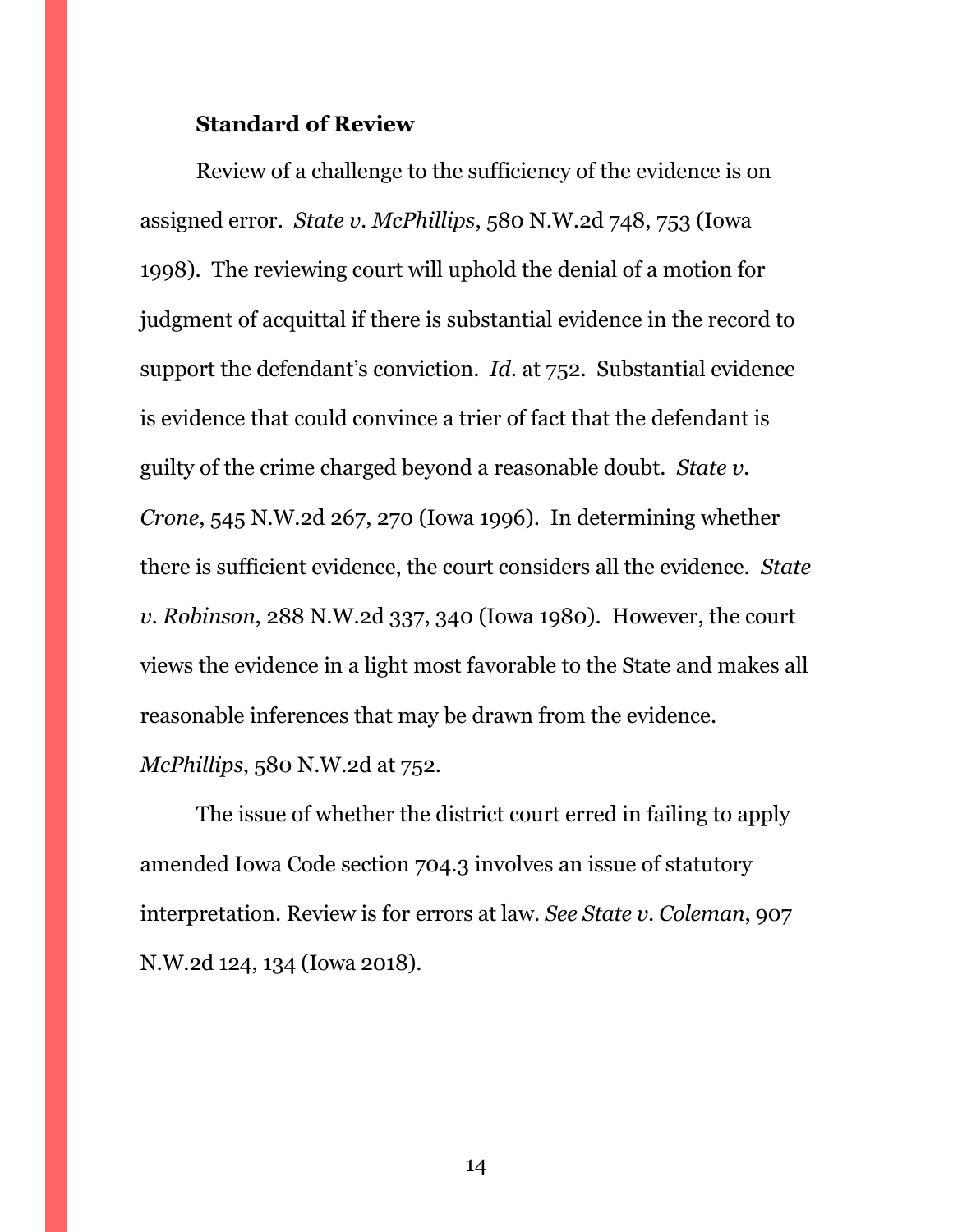#### **Merits**

Fordyce argues that the State failed to disprove his justification defense beyond a reasonable doubt. Additionally, Fordyce contends the district court erred in denying his request to apply amended Iowa Code section 704.3 in considering his justification defense.

### <span id="page-14-0"></span>**A. The State Disproved Fordyce's Justification Defense Beyond a Reasonable Doubt.**

"A person is justified in the use of reasonable force when the person reasonably believes that such force is necessary to defend oneself or another from any imminent use of unlawful force." Iowa Code § 704.3 (2015). "When the defense is raised, the burden rests upon the State to prove --beyond a reasonable doubt-- that the alleged justification did not exist." *State v. Rubino*, 602 N.W.2d 558, 565 (Iowa 1999).

"The State can meet its burden by proving any of the following facts: 1. The defendant initiated or continued the incident resulting in injury; or 2. The defendant did not believe he was in imminent danger of death or injury and that the use of force was not necessary to save him; or 3. The defendant had no reasonable grounds for such belief; or 4. The force used was unreasonable." *Id.*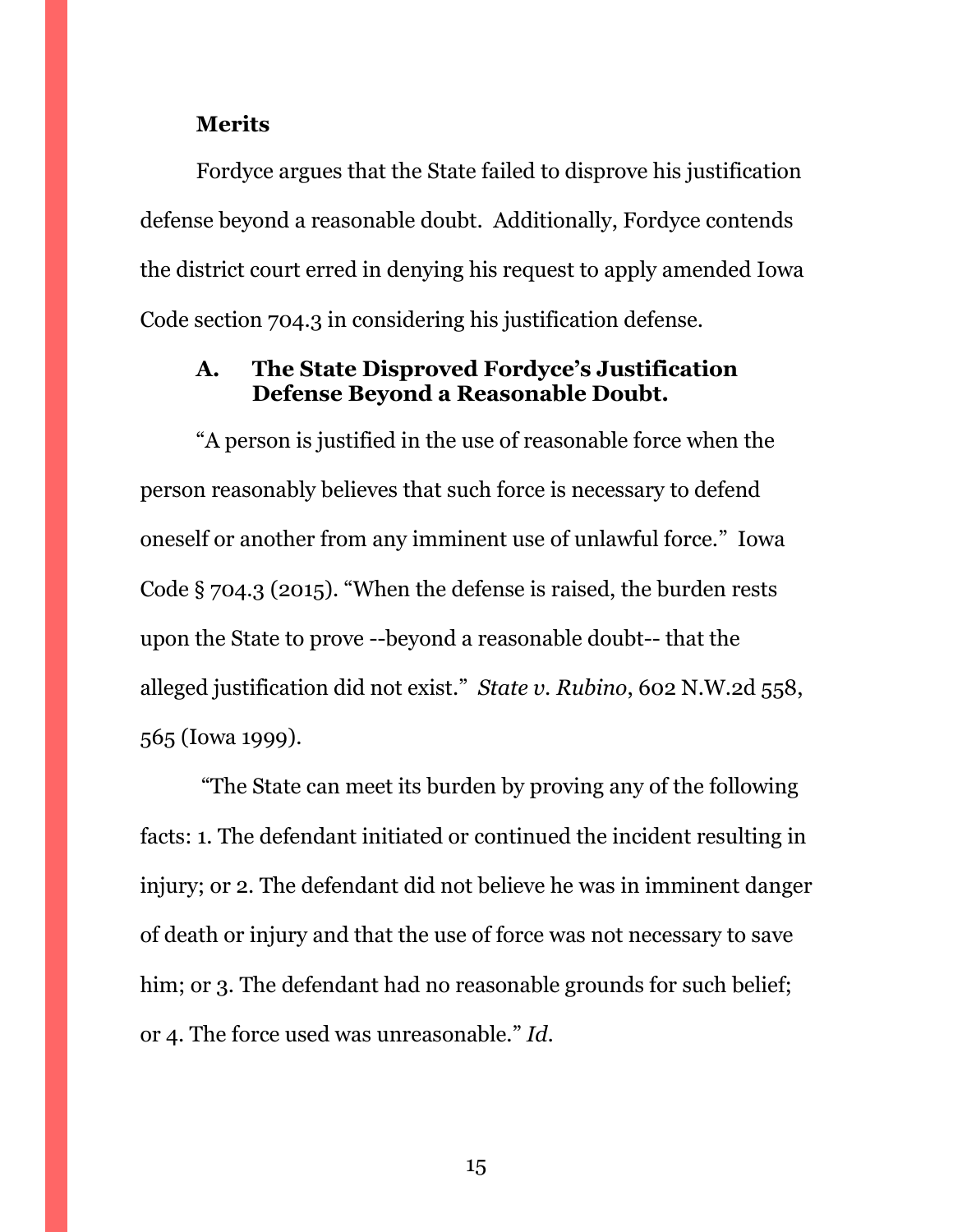The district court correctly found that the State proved beyond

a reasonable doubt that Fordyce

*continued the incident* when he came back and accompanied his sister and Katia when they confronted Samantha. The Court also finds that Nikki and Katia were both initiating a further escalation of tensions with Donald and Samantha, as well as continuing the course of events set in motion initially by Donald.

The Court further finds the State has proved beyond a reasonable doubt that the Defendant *could have pursued an alternative course of action by retreating sooner* once he was aware that Donald was coming toward him. There were no obstacles which would have prevented the Defendant's retreat. He could have done this without endangering himself or anyone else. The Court finds that the Defendant could not have reasonably believed Nikki, Katia or his children were in imminent danger of death or injury at the time he fired the shots. In fact, the Defendant acknowledged at one point during his interview with Officer Gergen that he just wanted to get out of there. Donald had focused his hostilities on the Defendant and there is no evidence that he posed a threat of any kind to the other persons in the immediate vicinity.

Order (8-29-2017) unnum. p. 15 (Emphasis added); Conf. App. 29.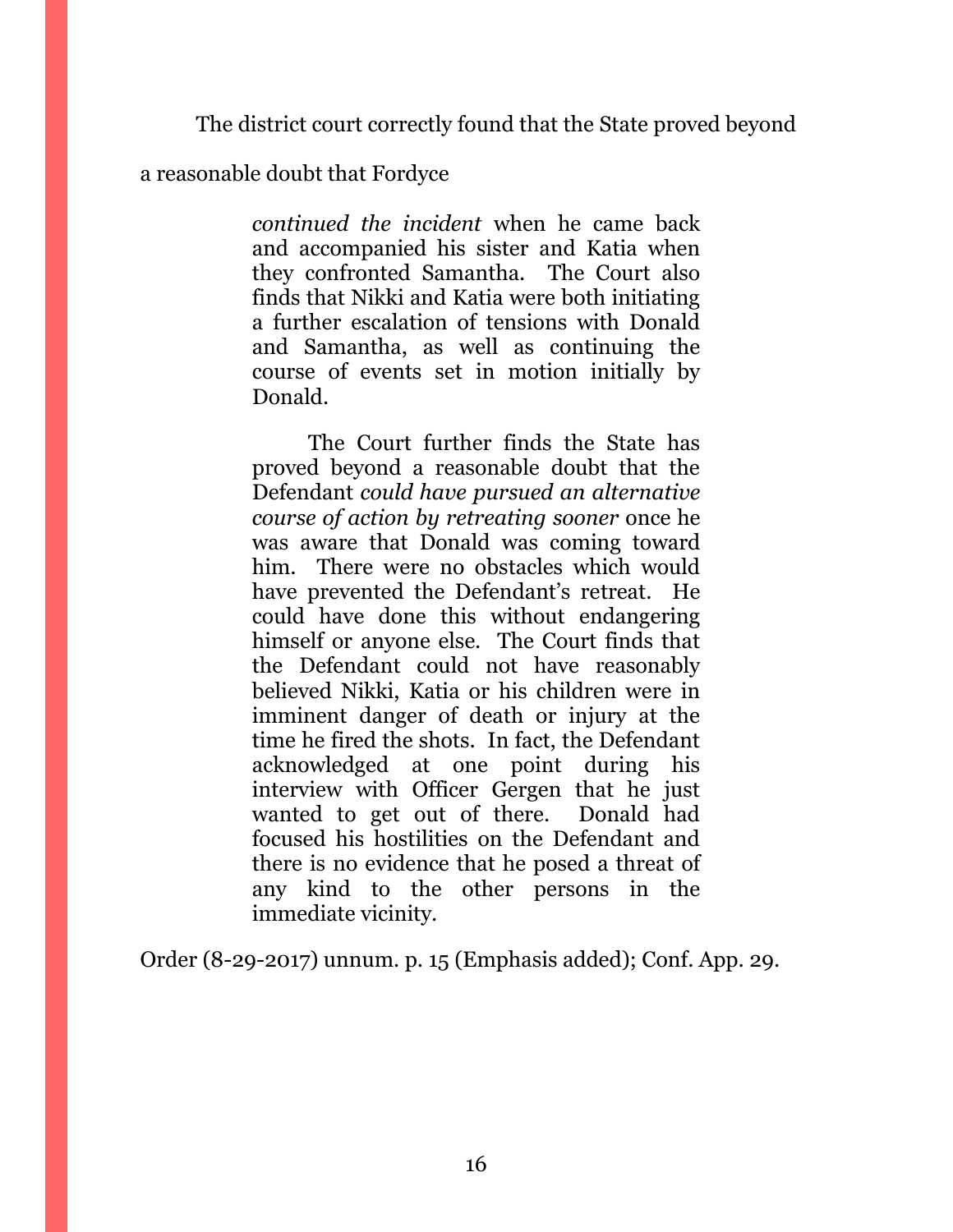Fordyce argues that the district court erred in finding he continued the incident by following Nikki and Katia to the property line where *they* engaged in an argument with Samantha and Donald. Moreover, Fordyce contends the district court erred in finding an alternative course of action was available to him. He maintains the threat Donald presented was too grave to leave Nikki and Katia alone with him. Further, he argues that if he had retreated, he would have placed his children, who were in his truck, in danger of being hurt by Donald, who might pursue him.

The State's evidence set the scene of the events leading to Fordyce's decision to shoot Donald. This homicide occurred on an early summer evening in a residential neighborhood. Neighbors Samantha and Nikki had feuded with each other in the past. However, Donald was merely a visitor at Samantha's house and Fordyce had not had any encounters with Donald prior to that evening.

Fordyce drove away from Nikki's house but chose to return to tell her there might be "drama" with the neighbors. State's Exhibit H. Fordyce, carrying his gun, well aware that Donald was agitated, then exited his truck and followed Nikki and Katia to the property line.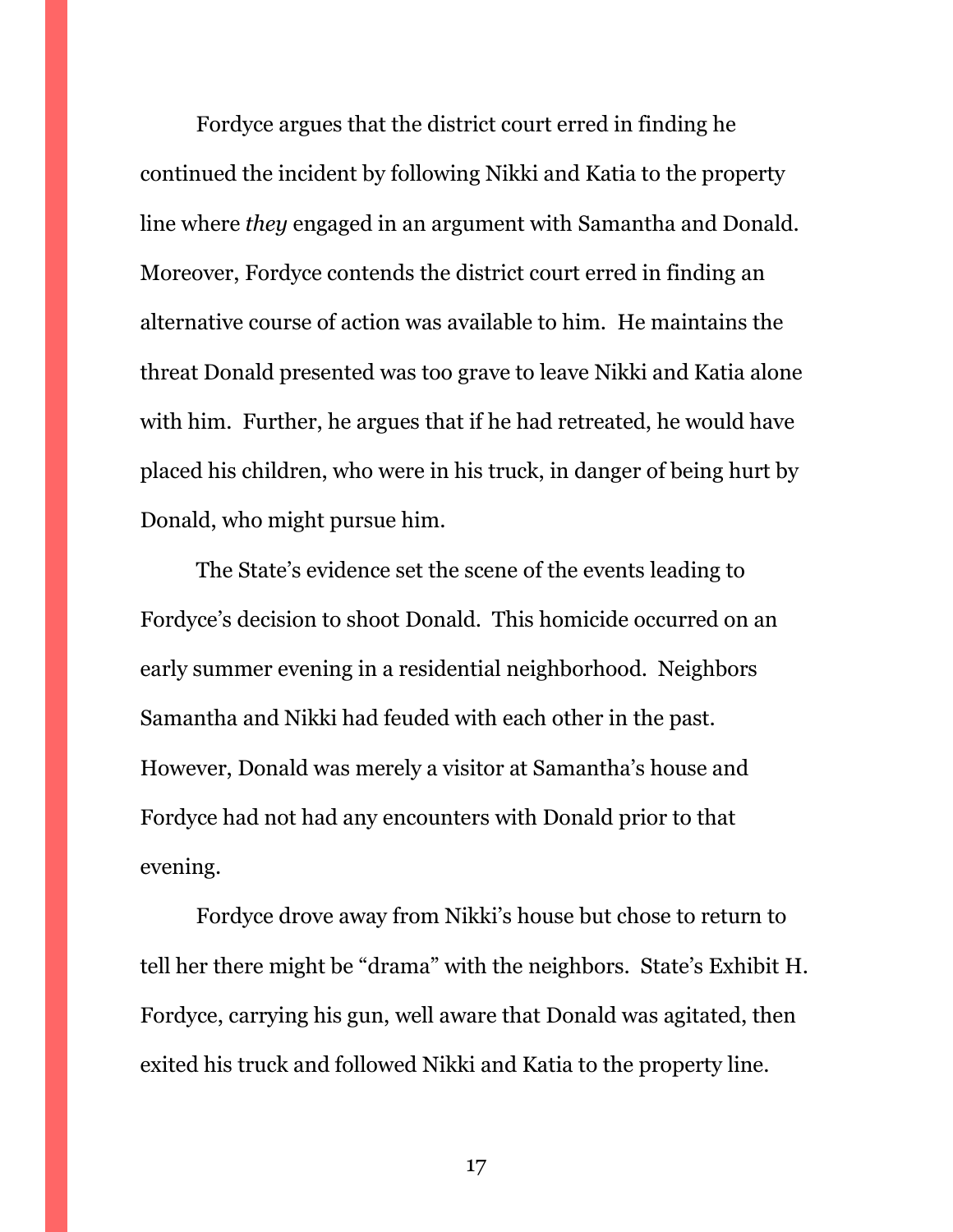Therefore, as the district court found, this is one instance of Fordyce continuing the incident.

Additionally, Fordyce continued the incident when he grasped the gun in his pocket to indicate its presence and his silent threat to use it. By making the fateful decision to display his gun, Fordyce continued the incident and increased Donald's agitation.

Fordyce's contention that he could not have retreated is not credible for several reasons. First, he could have simply kept driving and never returned to the property. Second, Fordyce's children were in his truck, which was parked in front of Nikki's house and some distance away from the property line. State's Exhibit A-4. Fordyce never had to approach Donald. Next, as the district court found, the evidence was convincing that Donald did not appear to be angry with anyone but Fordyce; therefore, had Fordyce simply walked away, there is no reasonable likelihood that he would have left Nikki and Katia at risk of being assaulted by Donald.

Finally, although the district court did not make a specific finding, the State argued at trial, and maintains now, that it proved that the force used by Fordyce was unreasonable. Trial Tr. (8-5-2017) p. 63, lines 3-11. Fordyce did not believe Donald was armed. State's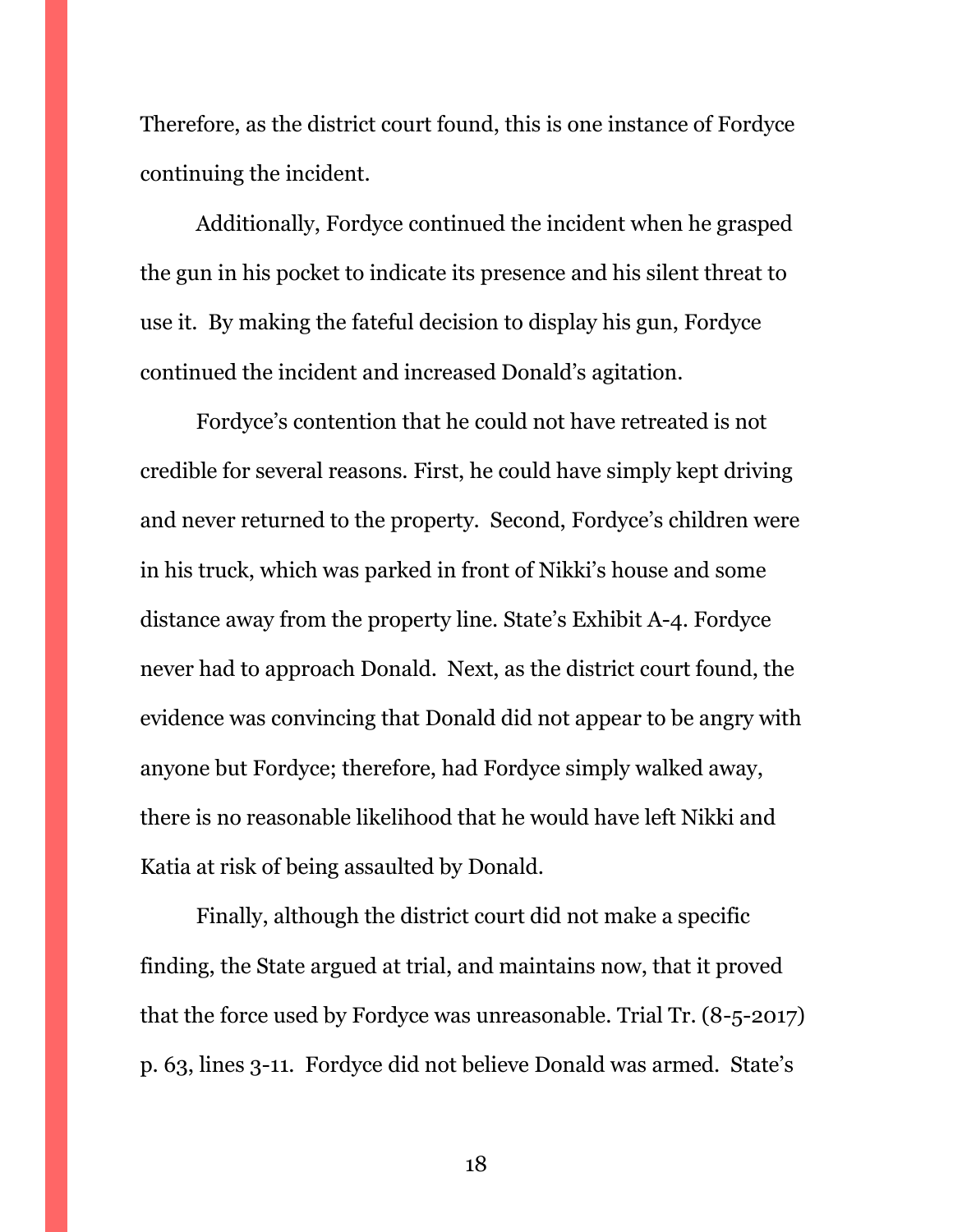Exhibit H. Rather, Fordyce told police he was intimidated by Donald's size and believed Donald was under the influence of alcohol or a drug. State's Exhibit H.

In fact, Donald was not legally intoxicated and was not under the influence of drugs. The evidence shows that Donald was unarmed. Trial Tr. p. 71, line 11-p. 2, p. 89, lines 2-8. During his police interview, Fordyce never asserted he believed Donald had a weapon on him. State's Exhibit H. Fordyce claimed Donald was a big man; however, the State presented evidence that although large, Donald was not necessarily muscular or agile. Donald was six-feet three inches and weighed approximately 281 pounds; he was described as "fat." Trial Tr. (8-5-2017) p. 14, line 21-p. 15, line 1, Trial Tr. (8-2-2018) p. 52, line 24-p. 53, line 13, p. 57, line 23-p. 58, line 11.

Fordyce shot his gun four times directly at Donald who was within two to six feet of him. Trial Tr. (8-2-2016) p. 85, line 15-p. 86, line 1. The bullets he used were hollow point, meant to inflict massive damage. Trial Tr. (8-3-2017) p. 151, line 8-p. 152, line 20. Again, this was a dispute between neighbors that was apparently not uncommon. State's Exhibit H, Trial Tr. (8-2-2017) p. 116, lines 4-5, 9-10. Even if Fordyce's version of events, describing Donald as coming towards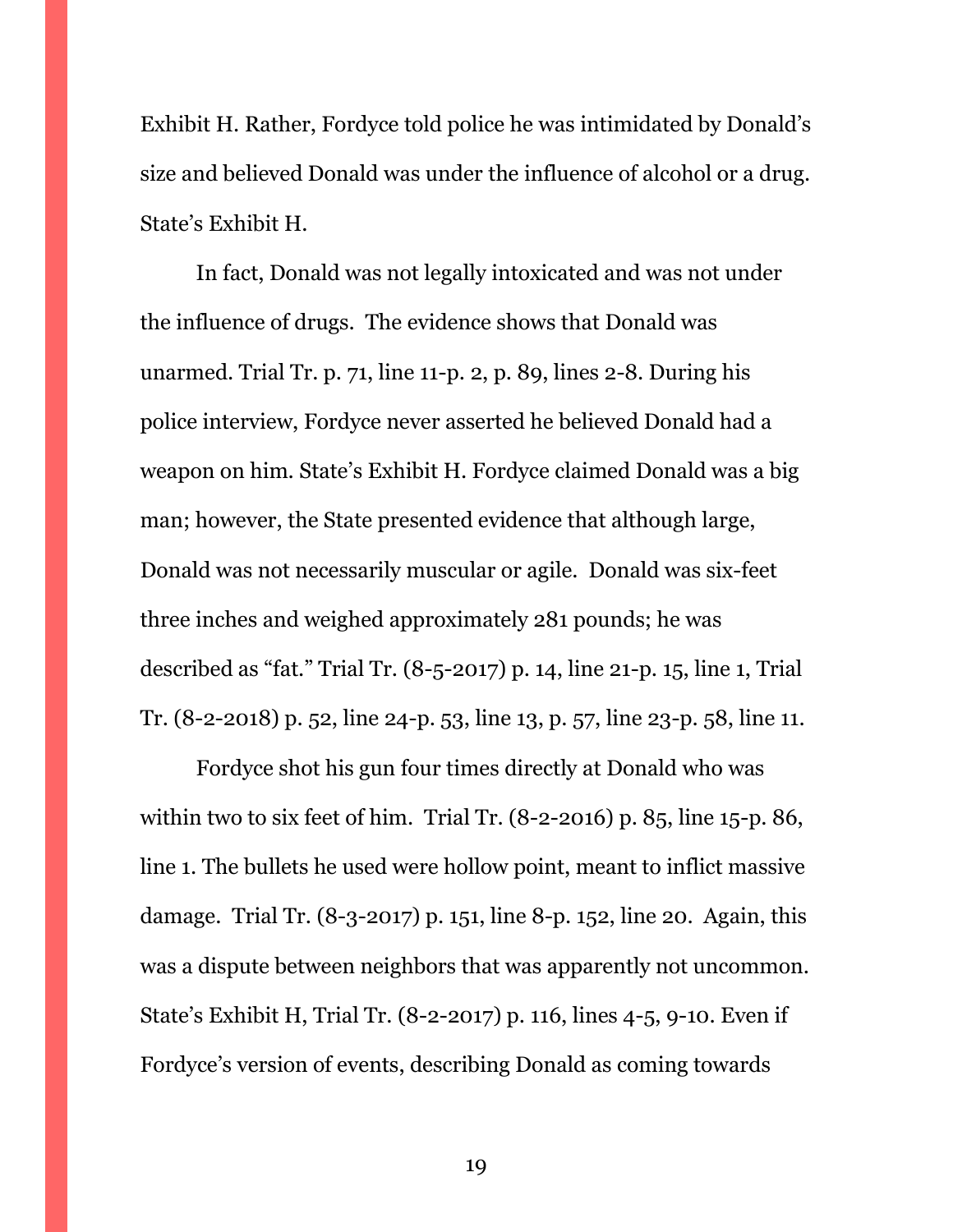him, is to be credited, Fordyce used unreasonable force in responding to Donald by shooting to kill.

The district court determined the State had not proved Fordyce committed first or second-degree murder. Order (8-29-2017) unnum. pp. 9-10; Conf. App. 23-24. However, it did find the State had disproved Fordyce's justification defense. Fordyce exercised terrible judgment in continuing the incident with Donald and failing to retreat when there was no impediment to doing so. Fordyce chose to stay and shoot a threatening but unarmed neighbor at his first, allegedly, aggressive movement.<sup>5</sup>

# <span id="page-19-0"></span>**B. The District Court Did Not Err or Violate Fordyce's Due Process Rights When it Denied His Request to Apply Amended Iowa Code section 704.3**

Fordyce contends the district court erred in refusing to apply amended Iowa Code section 704.3 retroactively to his case. In discussing the 2017 amendment, one commentator explained the amendment's:

> first change was to delete the existing language regarding alternative course of action. Additional provisions to the statute

<sup>5</sup> Samantha testified that Donald had his phone in hand and had his arms out to his side immediately before he was shot. Trial Tr. p. 89, lines 2-20.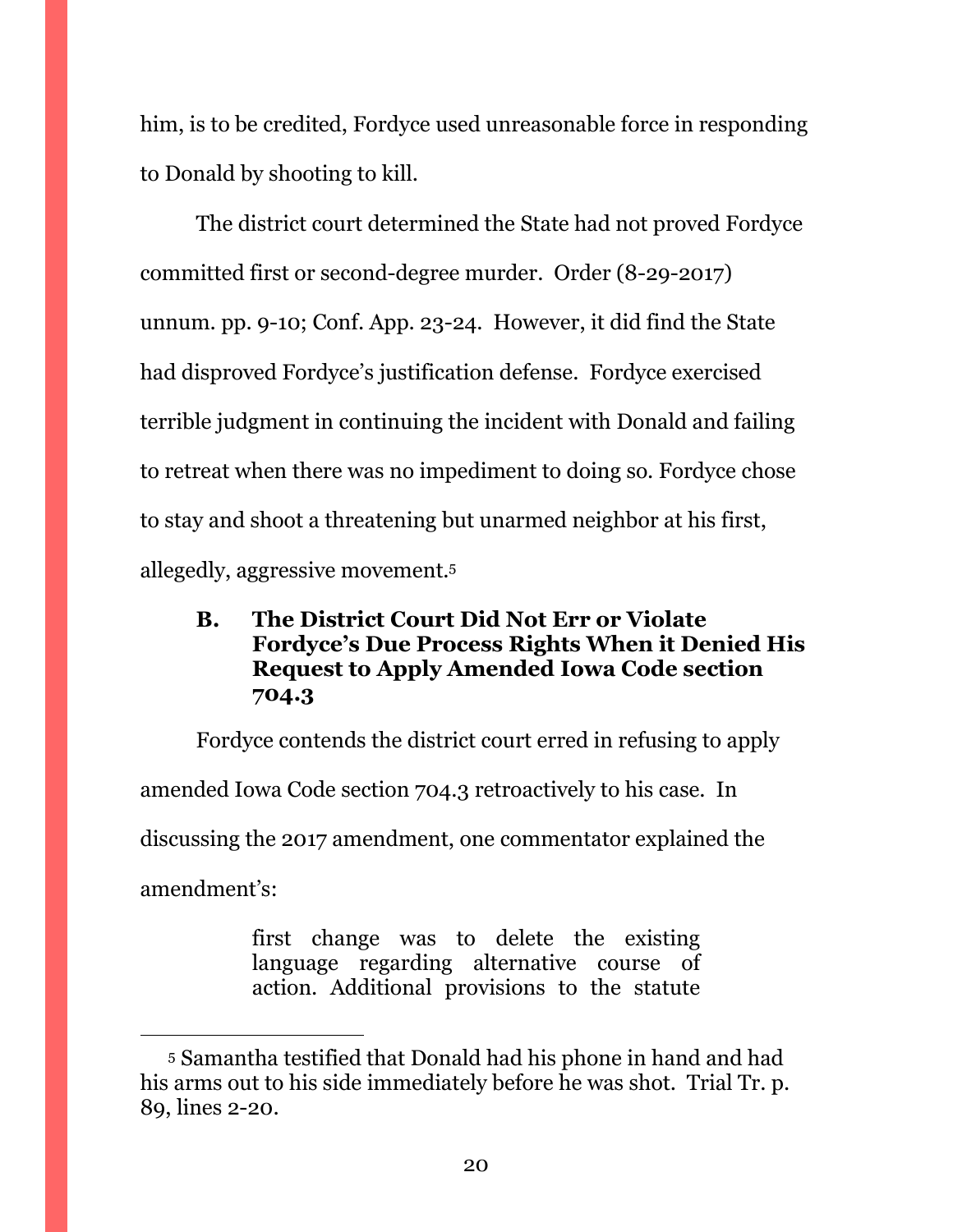were made for the erroneous estimation of the danger presented and or force necessary as long as there is a "reasonable basis for the belief" and the person acts "reasonably in the response" to the perceived threat. Significantly, the amendment provides a person does not have a duty to retreat as long as a person "is not engaged in illegal activity" and is in a place where they were "lawfully present."

4 Ia. Prac., Criminal Law § 2:21 (2017-2018 ed.) (footnotes omitted). The amendment was effective July 1, 2017.

Iowa Code section 4.5 provides that "[a] statute is presumed to be prospective in its operation unless expressly made retrospective." The legislature did not make its revisions to chapter 704 retroactive indeed, it did not even include those revisions to chapter 704 in its list of provisions that it "deemed of immediate importance" that would be given effect upon enactment, rather than waiting until July 1, 2017. *See* 2017 Iowa Acts ch. 69, § 50; Iowa Code § 3.7(1); *see also* Iowa Code § 4.5 ("A statute is presumed to be prospective in its operation unless expressly made retrospective."). The legislature's decision not to make "stand your ground" provisions effective upon enactment is an indisputably unambiguous expression of legislative intent to make those defenses unavailable for shootings that occur between the enactment date and the default effective date.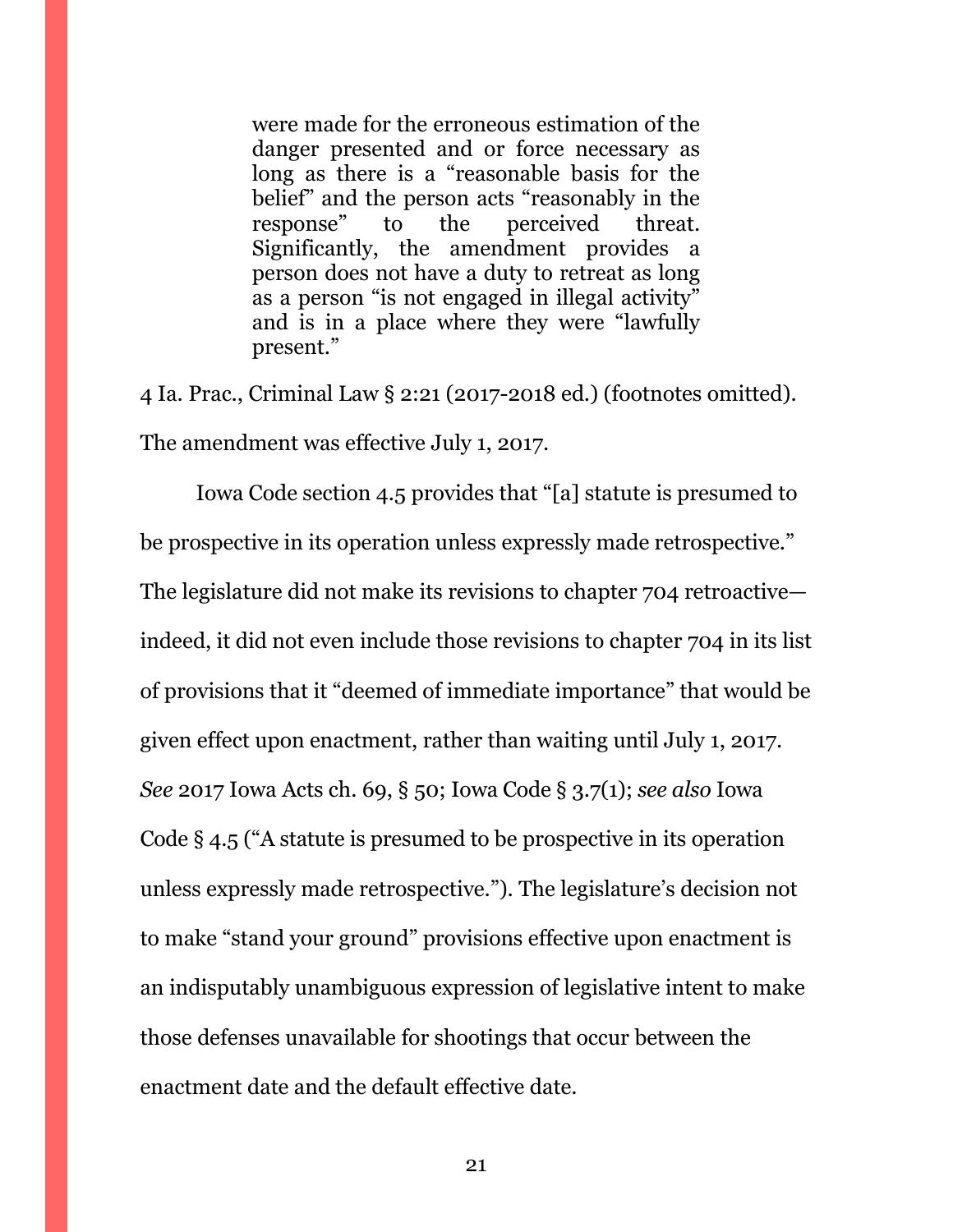Further, Iowa Code section 4.13(1) provides that "[t]he reenactment, revision, amendment, or repeal of a statute does not affect ... the prior operation of the statute or any prior action taken under the statute." Iowa Code  $\S$  4.13(1)(a). "It is a well-settled law that substantive amendments to criminal statutes do not apply retroactively." *State v. Harrison*, 914 N.W.2d 178, 205 (Iowa 2018). "[T]he statute in force at the time of the commission of an offense governs the character of the offense and, generally, the punishment prescribed thereby." *State v. Chrisman*, 514 N.W.2d 57, 63 (Iowa 1994) (citing *State ex rel. Abrogast v. Mohn*, 260 S.E.2d 820, 824 (W.Va. 1979)). Section 4.13 "gives a defendant the benefit of a more lenient sentence; it does not require that the characterization of the crime of which he is convicted be changed." *See Chrisman*, 514 N.W.2d at 63; *see also Harrison*, 914 N.W.2d at 205.

Iowa had no "stand your ground" justification defense in effect at the time of the 2015 shooting; therefore, the district court did not err in finding Fordyce was not entitled to have amended section 704.3 apply to his case.

Fordyce next contends that the rule of lenity requires application of Iowa Code section 704.3 as amended. "The rule of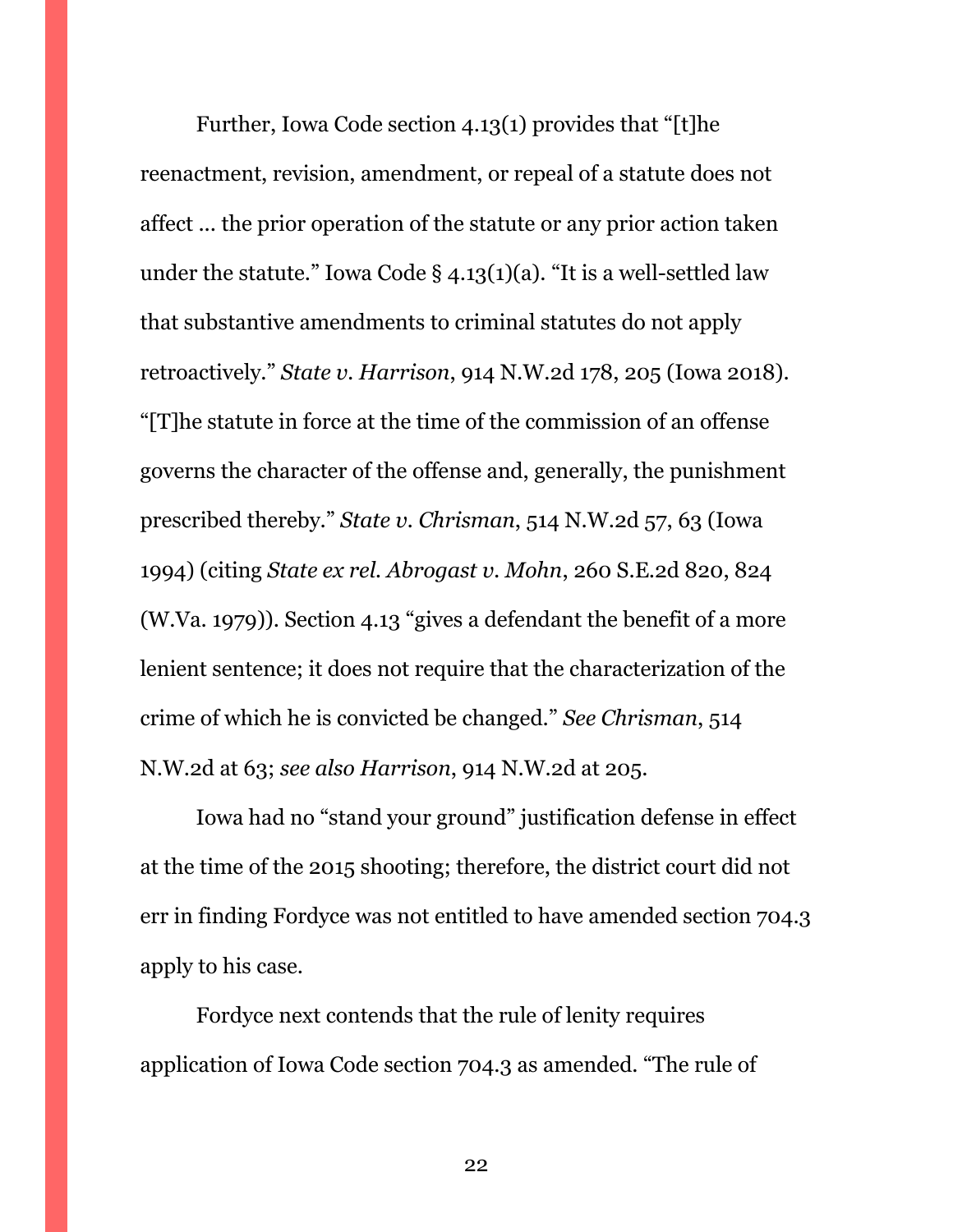lenity requires that ambiguous statutes imposing criminal liability be strictly construed in favor of the defendant." *State v. Hearn*, 797 N.W.2d 577, 585 (Iowa 2011). Because the statute is not ambiguous about its retroactive application, there is no need to invoke the rule of lenity.

Finally, Fordyce mentions his equal protection rights were violated by the district court's determination not to apply the amended section 704.3 to his justification defense. "The essential promise of equal protection is that "all persons similarly situated should be treated alike." *Clayton v. Iowa Dist. Court for Scott Cty*., 907 N.W.2d 824, 827 (Iowa Ct. App. 2017) (quoting *Racing Ass'n of Cent. Iowa v. Fitzg*erald, 675 N.W.2d 1, 7 (Iowa 2004)).

However, as a preliminary matter, Fordyce is not similarly situated with those people who invoke a justification defense for an offense committed *after* the statute became effective. *See State v. Varnum*, 763 N.W.2d 862, 882 (Iowa 2009) ("[I]f plaintiffs cannot show as a preliminary matter that they are similarly situated, courts do not further consider whether their different treatment under a statute is permitted under the equal protection clause.").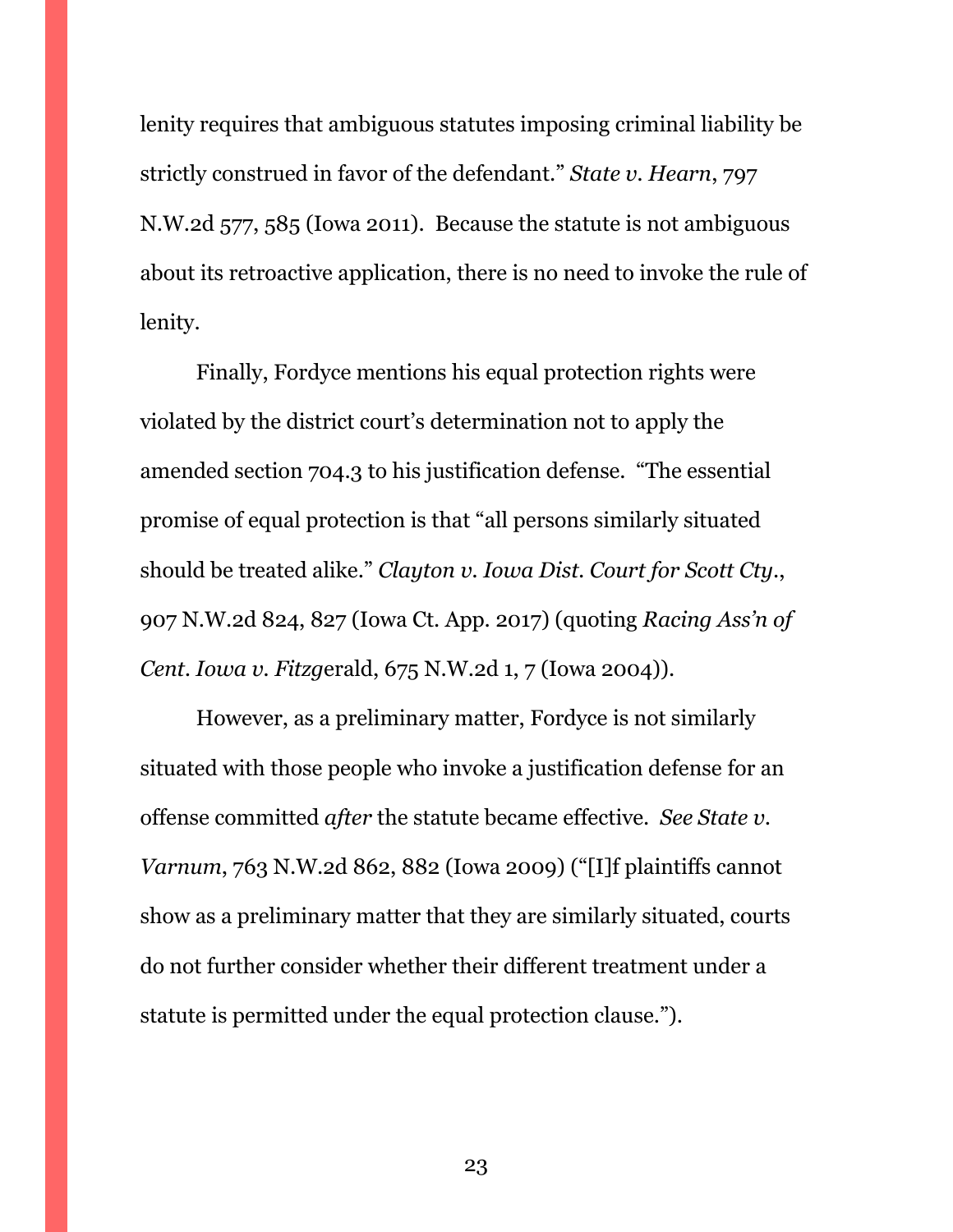The district court did not err in denying Fordyce's request to apply amended section 704.3.

## <span id="page-23-0"></span>**II. The District Court Did Not Violate Fordyce's Right to Due Process by Returning a Verdict Almost One Year after Trial.**

## **Preservation of Error**

Fordyce filed a motion for new trial in which, among other things, he argued the district court's delay in issuing its verdict violated his right to due process under the Iowa and United States Constitutions. Motion for New Trial; Conf. App. 33. The district court denied the motion and specifically found Fordyce's due process rights were not violated by the length of time between trial and the verdict. Sentencing Tr. p. 16, line 23-p. 17, line 13. The State agrees Fordyce preserved error on this issue.

### **Standard of Review**

Constitutional claims are reviewed de novo. *State v. Keys*, 535 N.W.2d 783, 786 (Iowa Ct. App. 1995).

### **Merits**

Fordyce argues that the length of time between his trial, ending in August 2016, and the district court's August 29, 2017 guilty verdict violated his due process rights under the United States and Iowa Constitutions. U.S. Const. amend. V and XIV, Iowa Const. art. I, §§ 1,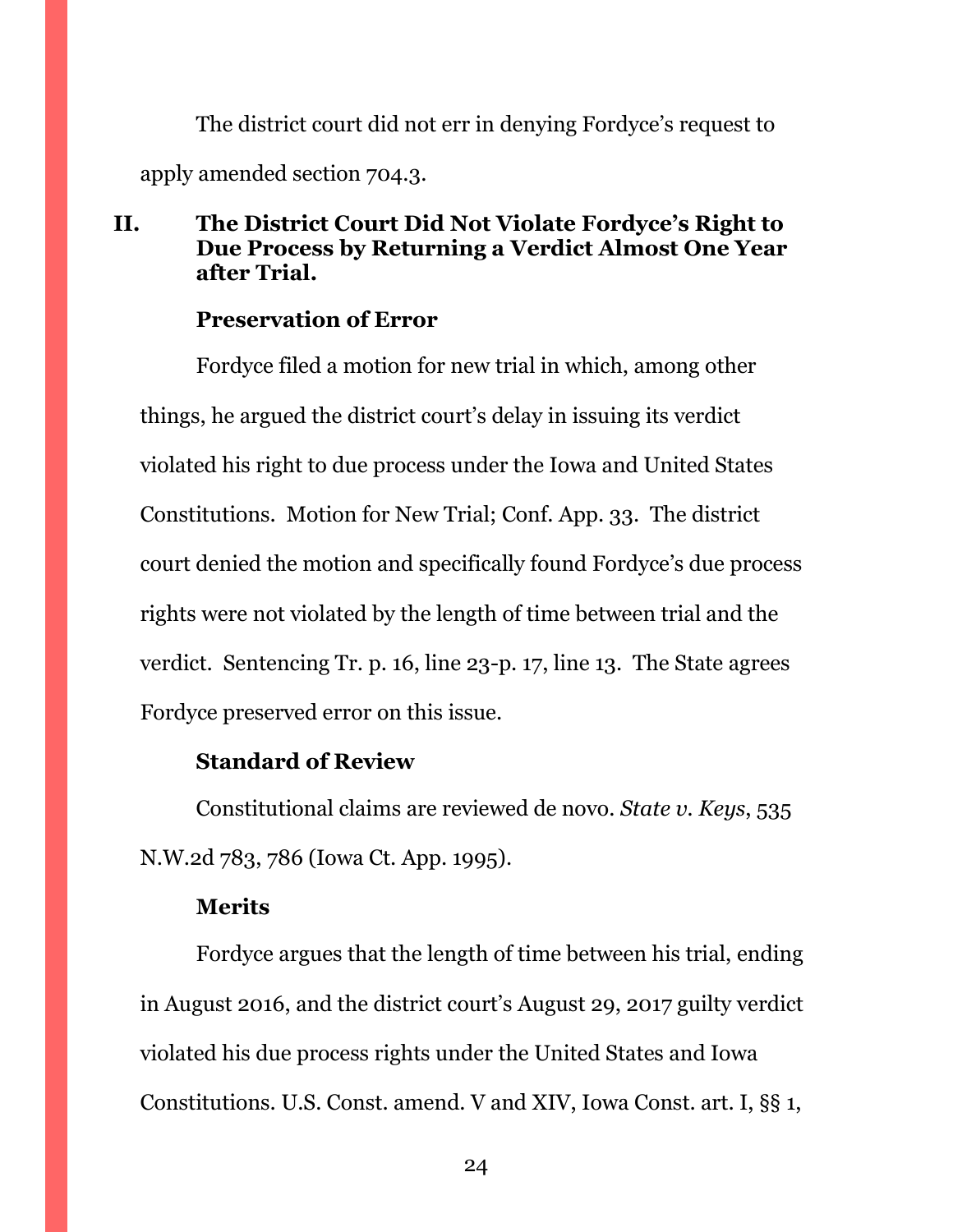9, and 10. Specifically, Fordyce maintains that his constitutional right

to "a fair and speedy trial" was violated. Appellant's Br. p. 23.

In denying Fordyce's due process challenge, the district court acknowledged that its decision took "a lengthy amount of time" and "more time than" it would have wanted in rendering its verdict.

However, it explained:

I do note for the purposes of this record that the Court's findings of fact were done actually within several weeks of the completion and submission of the trial. It was the consideration and the analysis of the law as to those facts which ended up taking additional time and, in fact, in this case, I can assure both parties that the Court spent a great deal – amount of time wrestling with the application of the law in this case to the evidence that was presented. And so if anything, I believe the Court has afforded complete and full due process to the defendant in every respect as far as consideration of the evidence and the application – the Court's application of the law in this case.

Sentencing Tr. p. 16, line 23-p. 17, line 13.

Fordyce does not cite any case law in support of his contention

that a delay between trial and the district court's verdict may result in

a violation of a defendant's right to due process or speedy trial. The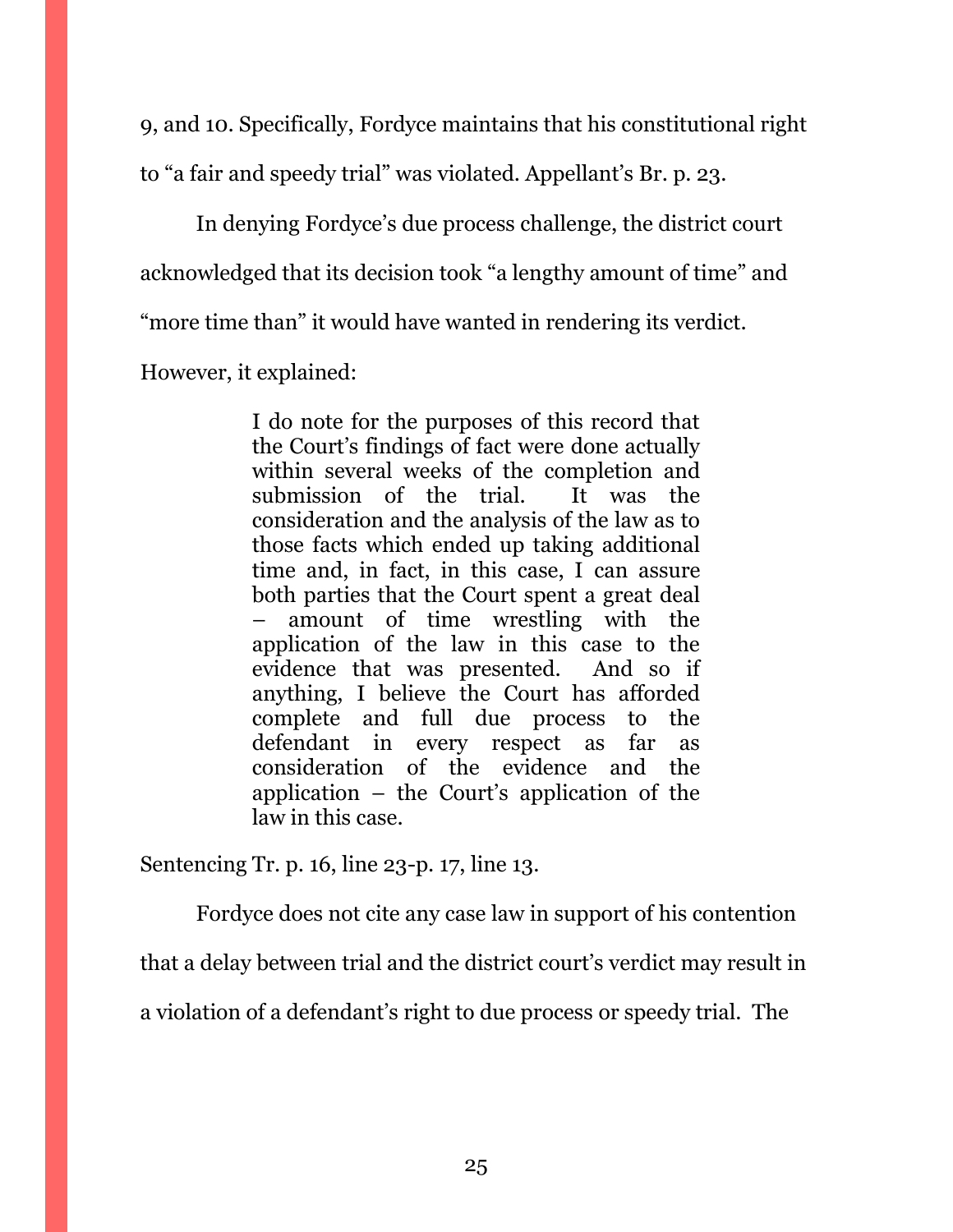State was unable to locate any case in which the length of time between a bench trial and a verdict was found to violate due process.<sup>6</sup>

Some Courts have "evaluat[ed] due process challenges to the length of an appeal[.]" *Hoang v. People*, 323 P.3d 780, 788 (Colo. 2014). Those "courts find the criteria set out in [*Barker v. Wingo,* 407 U.S. 514, 530 (1972)] generally applicable. The factors to consider are: (1) length of delay; (2) reason for delay; (3) defendant's assertion of his right; and (4) prejudice to the defendant." *Id.*

The district court acknowledged that the length between trial and its verdict was significant. Sentencing Tr. p. 16, line 23-p. 17, line 13. However, the district court's reason for the delay was the understandably difficult task of considering the charge of first-degree murder and lesser included charges of second-degree murder and voluntary manslaughter. Additionally, the district court then had to determine whether the State had disproved Fordyce's justification defense beyond a reasonable doubt. The district court faced a complex task in applying the law to the facts.

<sup>6</sup> However, some states have criminal rules that require "a verdict in a bench trial 'shall be rendered" within a specified number of days." *Com. v. Adamo*, 637 A.2d 302, 308 (1994) (quoting Pa.R.Crim.P. 1122).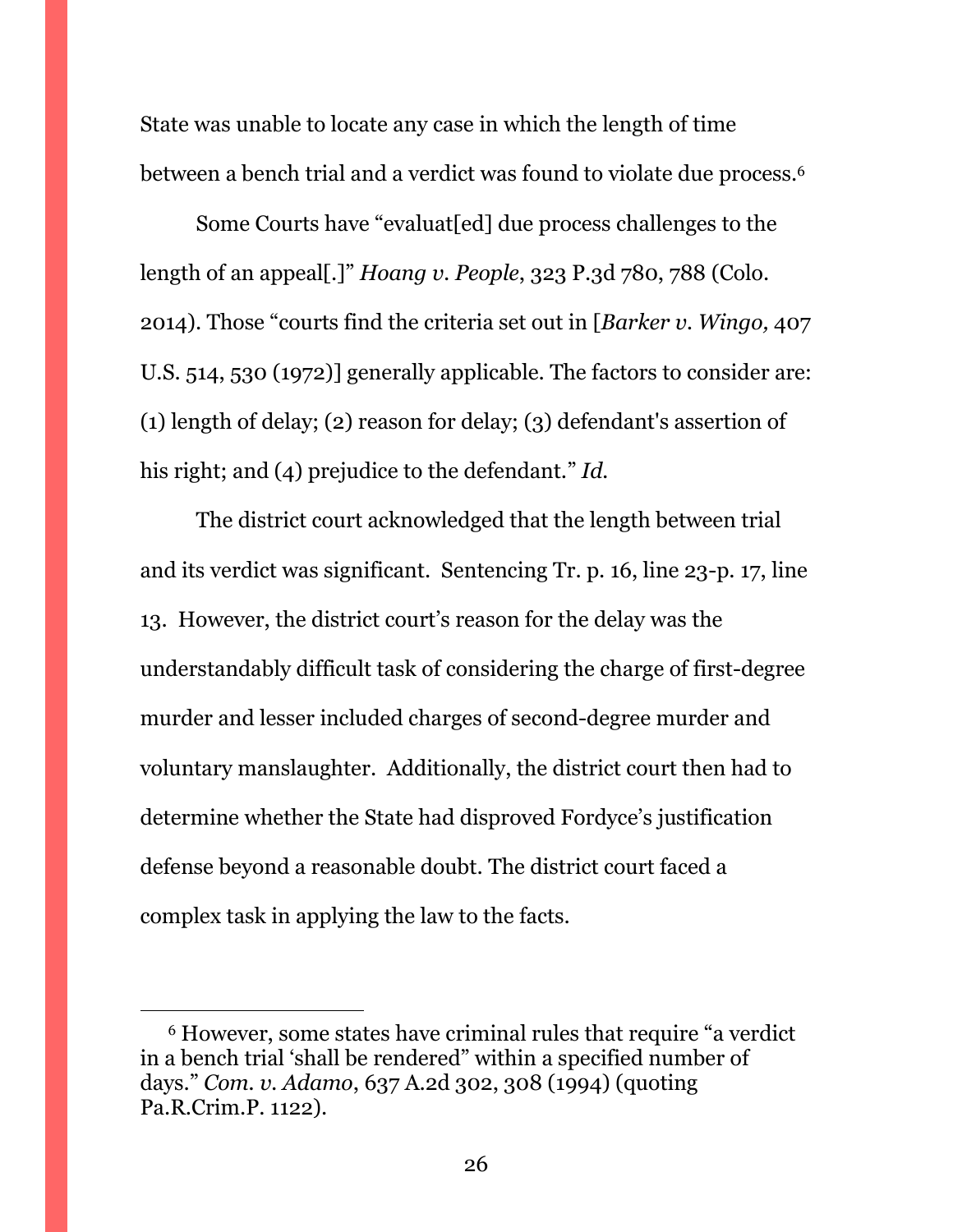Fordyce waived his right to a speedy trial. Waiver of Speedy Trial; Conf. App. 10. At no time did Fordyce request the district court to hasten its deliberations. Ironically, had the case been processed more quickly the defendant's claim that 704.3 applied would have been completely eliminated.

The determination of whether Fordyce was prejudiced by the delay "should be assessed in the light of the interests of defendants which the speedy trial right was designed to protect. This Court has identified three such interests: (i) to prevent oppressive pretrial incarceration; (ii) to minimize anxiety and concern of the accused; and (iii) to limit the possibility that the defense will be impaired." *Barker v. Wingo*, 407 U.S. 514, 532 (1972).

Fordyce contends he was prejudiced by the delay in the return of the verdict because it also delayed his transfer to the "custody of the Iowa Department of Corrections and has delayed his ability to be paroled in a timely fashion." However, Fordyce was given credit upon his sentence for the days he spent in jail awaiting the verdict and sentence. Orders (10-23-2017) (12-5-2017); Conf. App. 37, --. Fordyce cannot show that he would have been paroled at all, much less that his parole would have been granted earlier had he been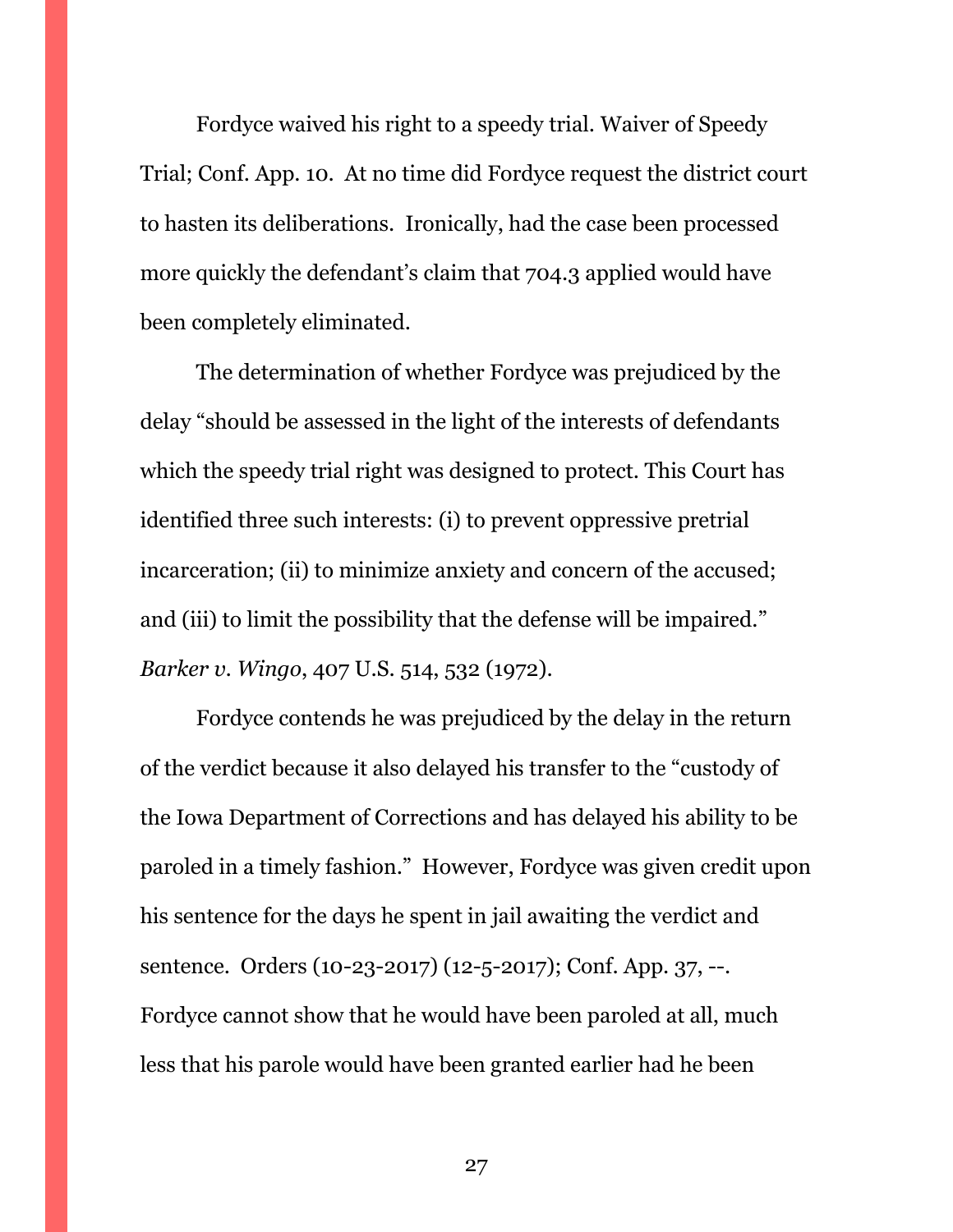transferred to the custody of the Iowa Department of Corrections sooner. Fordyce does not complain about the conditions of his incarceration at the Black Hawk County Jail.

The district court emphasized that its recall of the facts of the case was not hindered by the delay because it had primarily written its fact findings shortly after the conclusion of the trial. Sentencing Tr. p. 16, line 23-p. 17, line 13. In short, Fordyce was not prejudiced by the length of time between his trial and the district court's verdict.

Fordyce due process rights to a fair and speedy trial were not violated by the length between his trial and the return of the verdict. Accordingly, the district court did not err in denying Fordyce's posttrial motion on this ground.

#### **CONCLUSION**

<span id="page-27-0"></span>For all the reasons set forth above, the State respectfully requests this Court to affirm Fordyce's conviction of voluntary manslaughter.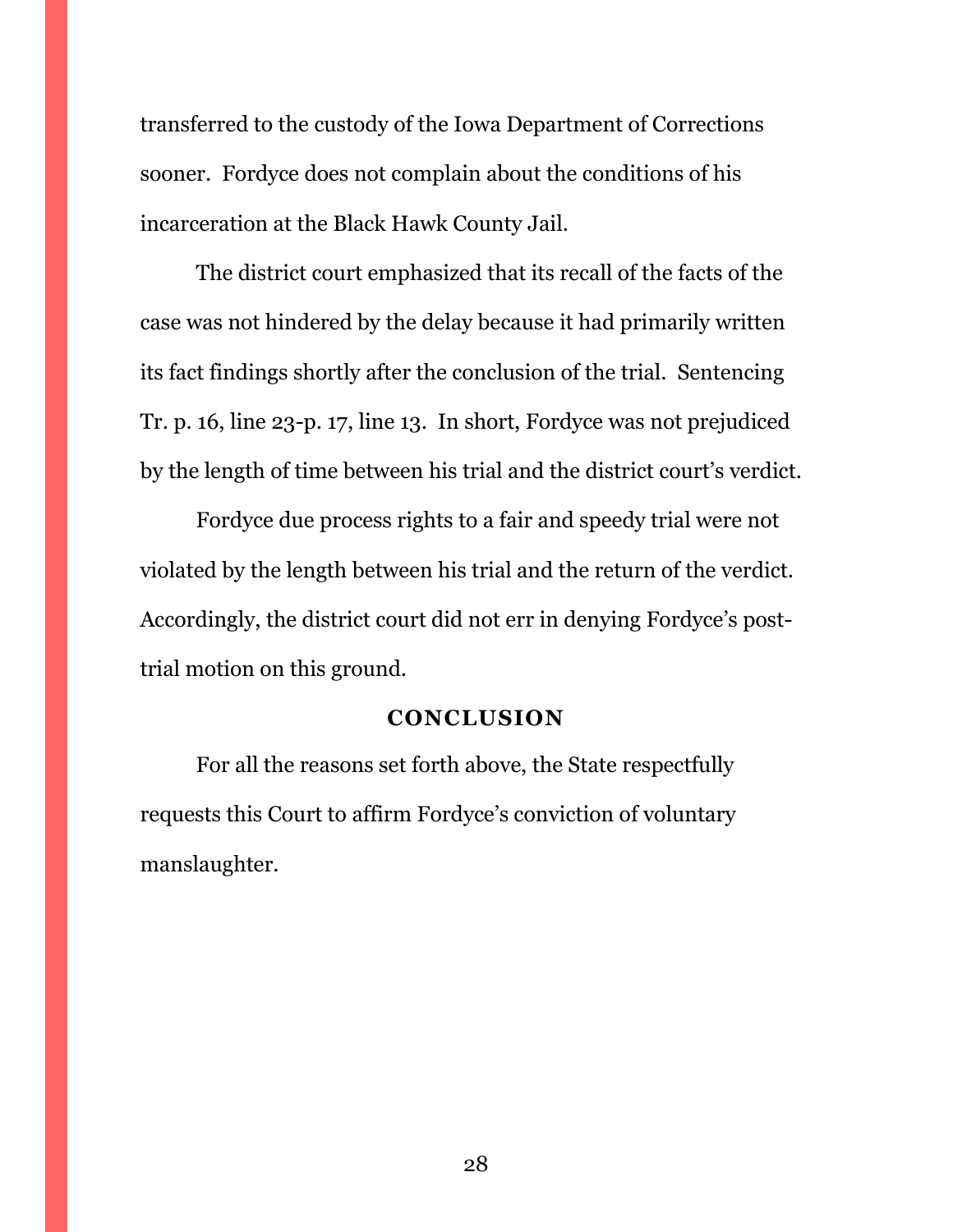# **REQUEST FOR NONORAL SUBMISSION**

<span id="page-28-0"></span>The State believes that this case can be resolved by reference to the briefs without further elaboration at oral argument.

Respectfully submitted,

THOMAS J. MILLER Attorney General of Iowa

 $\frac{1}{1}$ 

**LINDA J. HINES** Assistant Attorney General Hoover State Office Bldg., 2nd Fl. Des Moines, Iowa 50319 (515) 281-5976 [linda.hines@ag.iowa.gov](mailto:linda.hines@ag.iowa.gov)